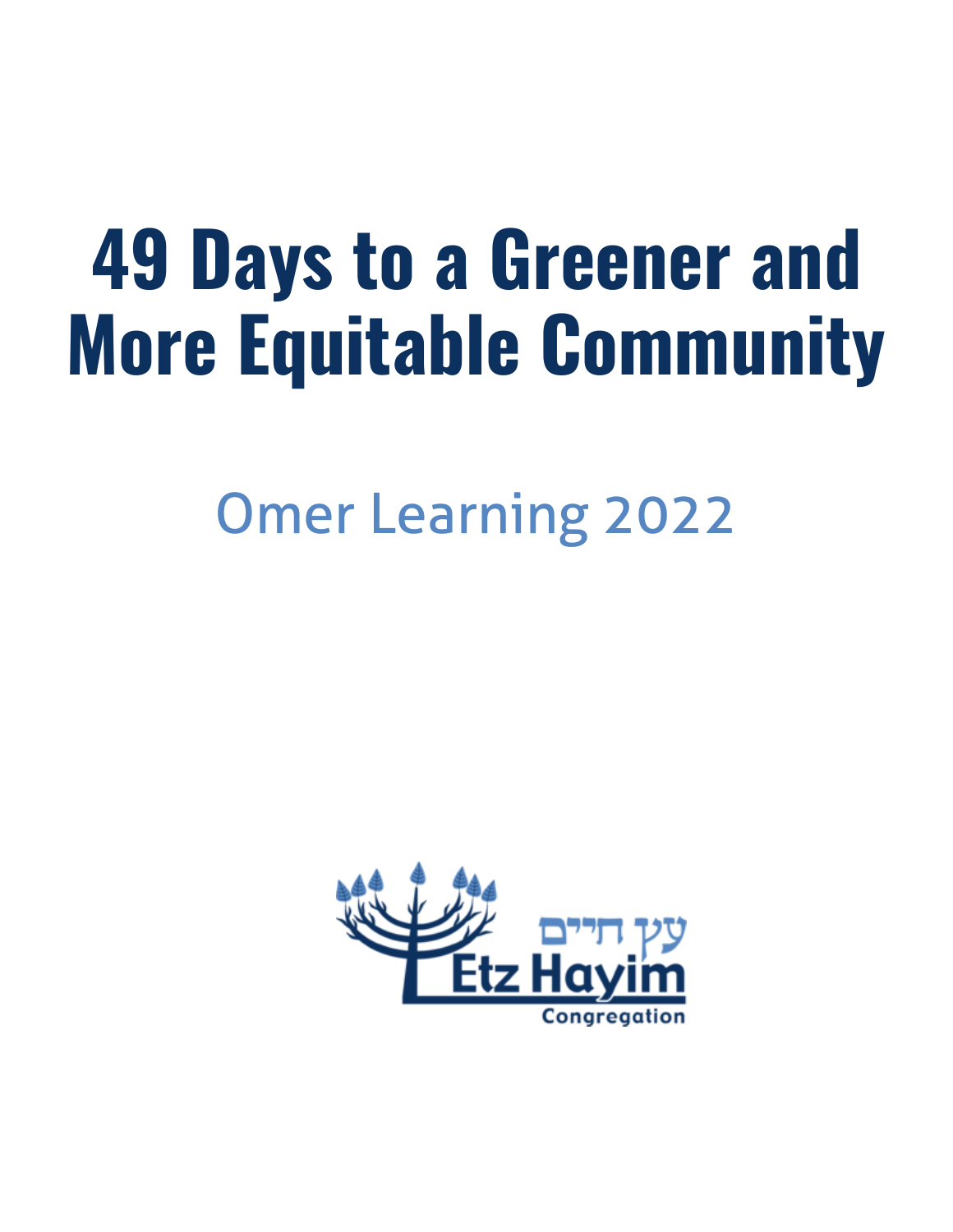## **Special thanks to this year's contributors**

Ken Ackerman Paula Levin-Alcorn Elisa Rosman Michael LeVine Michelle LeVine Leslee Friedman Laura Naide Andy Lovinger Sharon Beth Bronheim Rachel Waldstein Laura Jacobs Jeanne Briskin Susan Hamm Irene Bleiweiss Naomi Harris Glenn Chernigoff Laura Ragins Sylvia Gordon Leeyat Tessler Rabbi Jenna Turow Ben Simon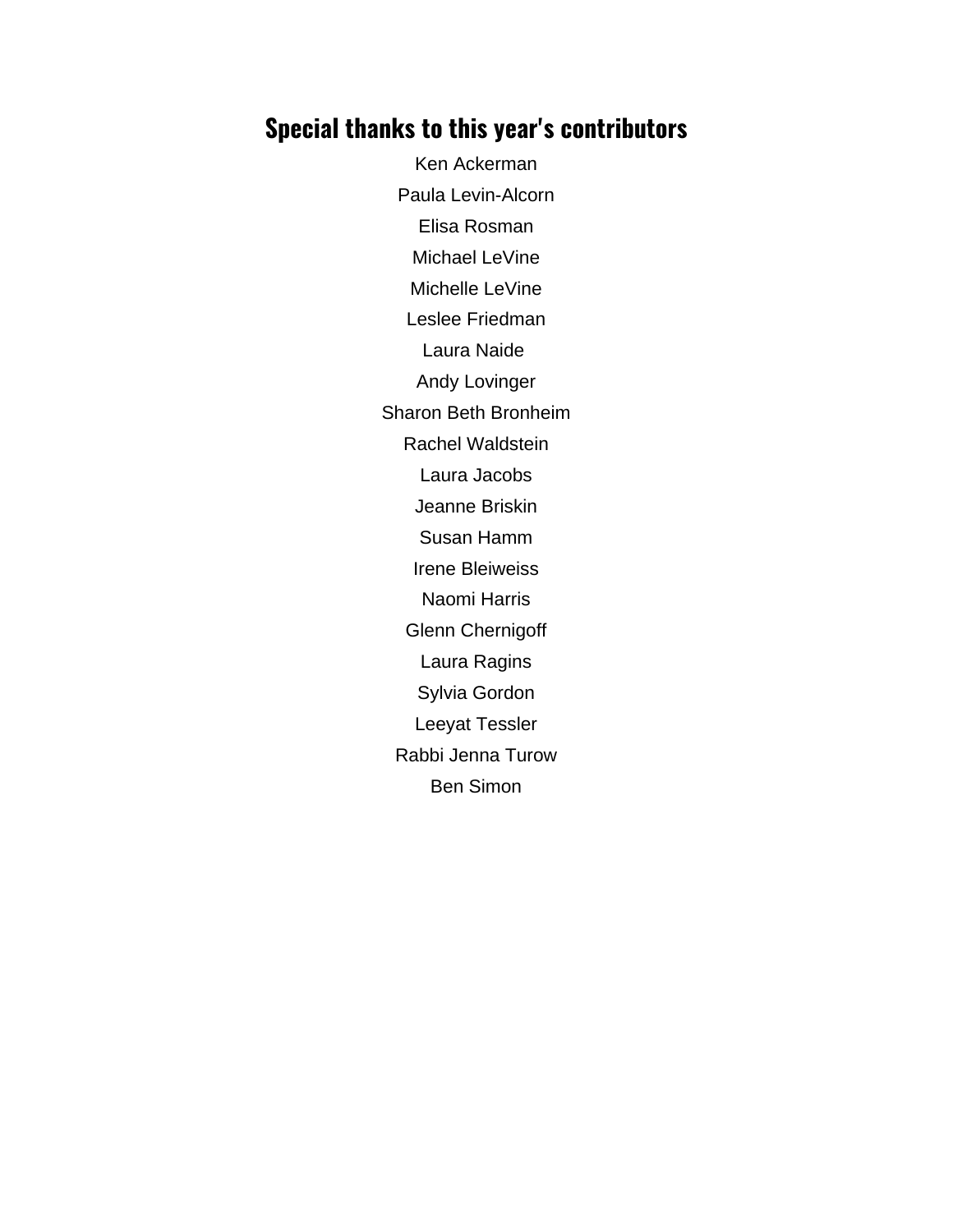## **Today is 1 day of the Omer**

About Shemitah

The first reference to Shemitah Year is in Exodus 23:10-11:

""For six years you are to sow your land and to gather in its produce, but in the seventh, you are to let it go [tishm'tenah] and to let it be [u'nitashta], that the needy of your people may eat, and what remains, the wildlife of the field shall eat. Do thus with your vineyard, with your olive grove.""

This Mitzvah is summarized as:

""In the Shmita year, debts are to be forgiven, agricultural lands to lie fallow, private land holdings to become open to the commons, and staples such as food storage and perennial harvests to be freely redistributed and accessible to all.""

[Read More at bit.ly/38Bmy7G](https://www.myjewishlearning.com/article/what-is-shemita-the-sabbatical-year/)

#### **Today is 2 days of the Omer**

About Shemitah

Shemitah can be more than an obscure Torah Mitzvah. During the Omer Learning we're looking to Shemitah as inspiration for making our communties a better place to live. This article captures the concept well:

""The Shmita year challenges us to reflect on our relationship to land, money and work.

This Rosh Hashanah marks a special moment in the flow of Jewish time, as we welcome in the Shmita year, the final year in a cycle of seven. A biblical tradition rooted in the land of Israel, Shmita is a year of "release" in which land is left fallow, debts are forgiven and other agricultural and economic adjustments are made to ensure an equitable, just and healthy society. Essentially, farmers don't farm, debts are erased, all privately owned land becomes commons. And for one year, social hierarchies are flattened.""

[Read More at bit.ly/3aeQXcw](https://www.jewishexponent.com/2014/09/17/shmita-rituals-seven-year-switch/)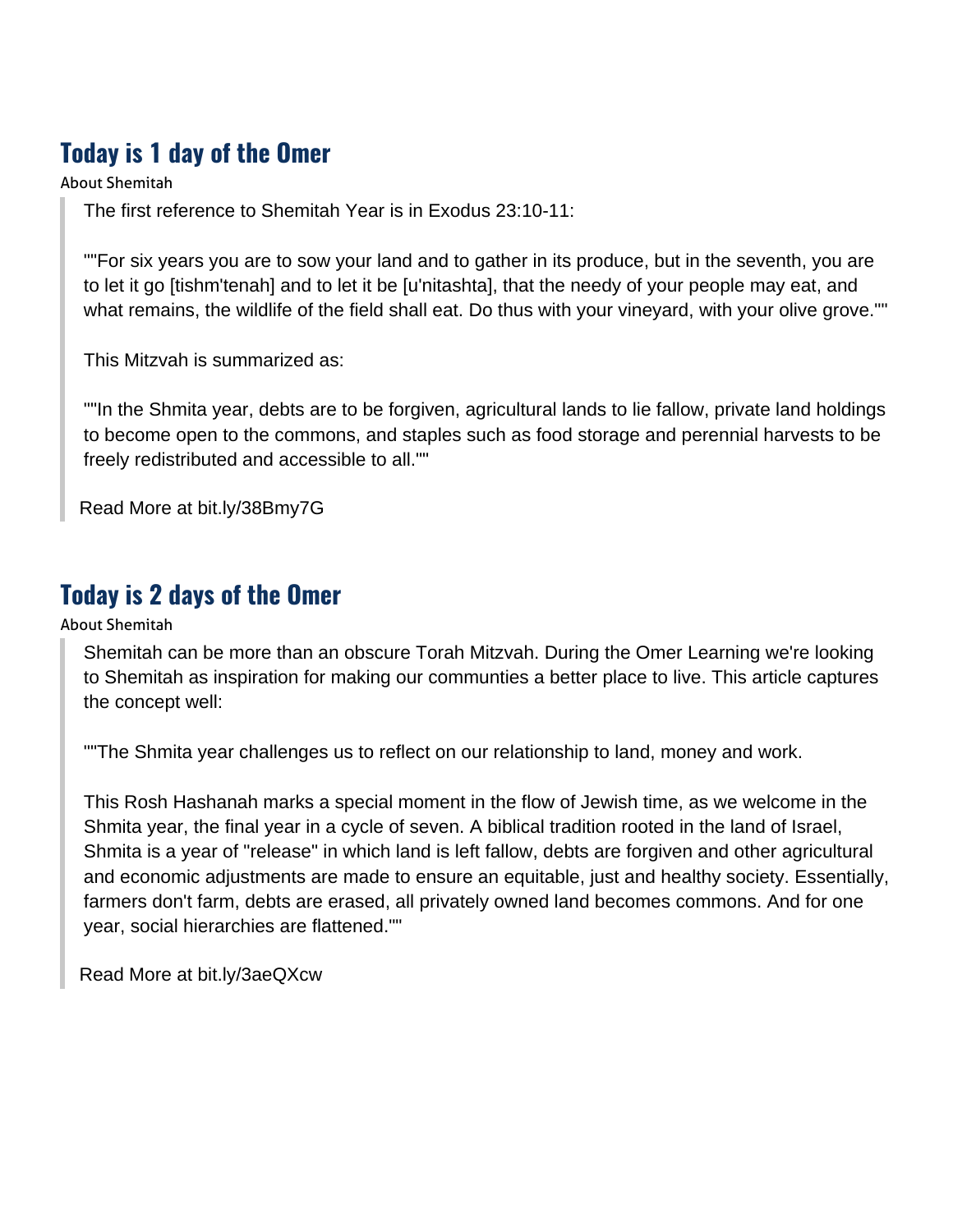## **Today is 3 days of the Omer**

#### A More Restful Shabbat

For me, it's getting outside to ride a bike, walk a few miles, go for a run, just to be out in the world, out of the house, away from my desk, phones, and screens.

#### **Today is 4 days of the Omer**

#### Striving for Equity

Did you know we have a "Kindness Activist" around the corner from our synagogue? Have you seen the bright and festive yellow house on the corner at 203 S. Fillmore St?

Often there are scarves and clothes hanging on the fence. There are signs in English and Spanish welcoming guests. There is also a wonderful "Little Yellow Free Pantry" that stocks nonperishable foods for anyone who needs it. Susan Thompson-Gaines is our CEH neighbor and The Kindness Activist. She stocks the little free party with donations from the community. She holds a yard sale every year that raises enough money for her to use for random small acts of kindness throughout the year. Stop by to check it out, donate something to the pantry, or take something if you need it. Know that there are a lot of huge issues in our world and huge organizations trying to tackle these problems. But there are also very small and quiet things happening all around us that make a HUGE impact. Check out Kindness Activist Facebook page and blog. See this article about our neighbor from the Washington Post.

[Read More at wapo.st/3N4FvyA](https://www.washingtonpost.com/local/yardsale-kindness-activist-virginia/2021/09/22/ab87a694-1bba-11ec-bcb8-0cb135811007_story.html)

#### **Today is 5 days of the Omer**

#### Assisting Animals

Become a foster! It may feel overwhelming at first, but lots of organizations let you foster for different lengths of time, so you can start out small. When those animals get adopted, it is so rewarding!

[Read More at bit.ly/3wYRs3e](https://www.awla.org/programs/foster/)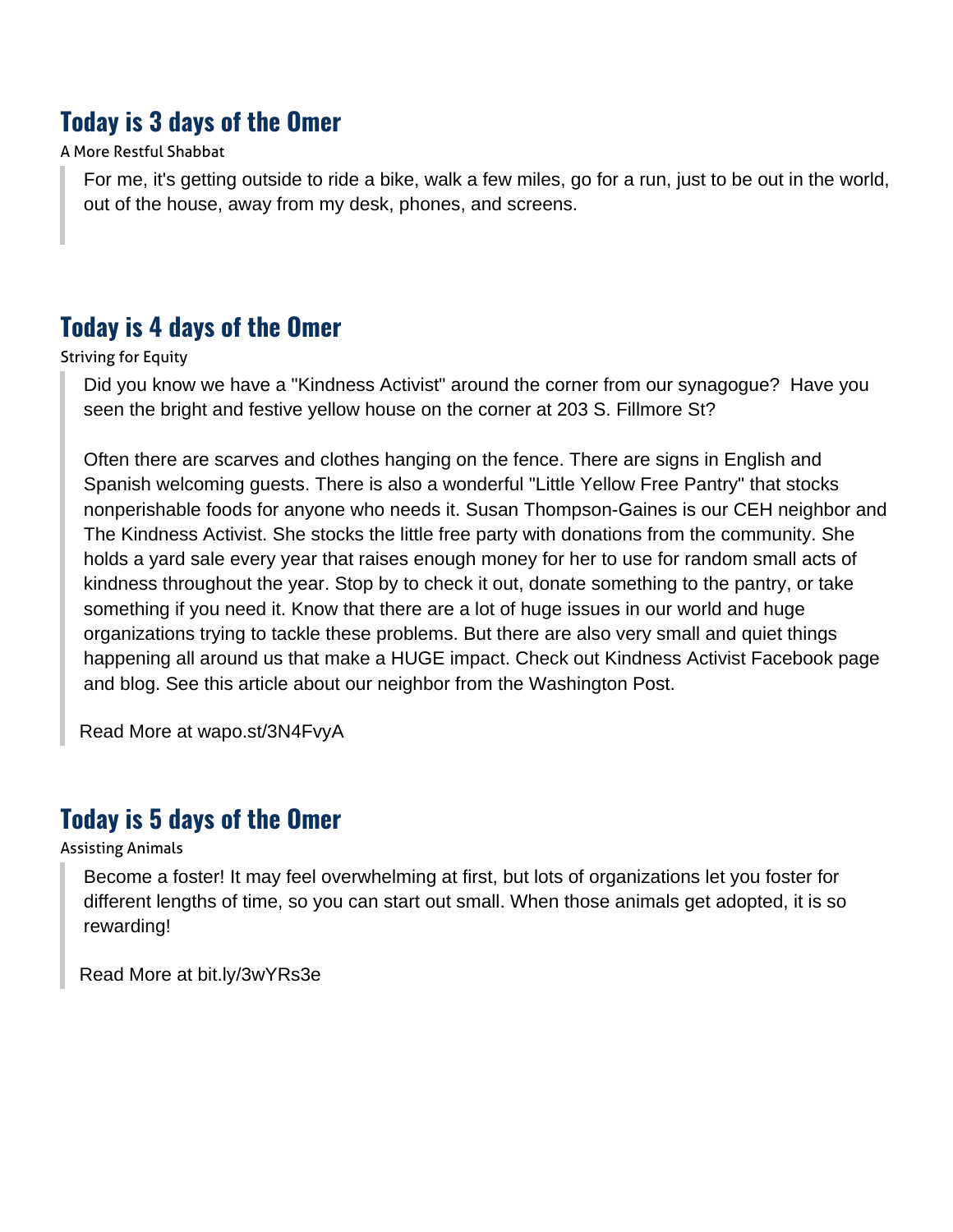#### **Today is 6 days of the Omer**

Improving our Environment

Continue to recycle and educate people about the benefits of reusing items.

[Read More at bit.ly/3wSLFee](https://www1.mwcog.org/dep/gorecycle/)

#### **Today is 7 days, which is 1 week of the Omer**

About Shemitah

Shemitah as an idea is powerful. But was it practiced as in ancient times? Here's one perpective on this:

"There is some evidence that shmita was practiced in biblical times. In his commentary on Behar, for instance, Rabbi Joseph Hertz noted that the Roman historian Tacitus said shmita observance was proof of Jewish laziness, and that, as documented by Jewish-Roman historian Josephus, both Alexander the Great and Julius Caesar canceled taxes that otherwise would have been levied on Jews in the shmita year because they were not working their fields [19]. There is even Talmudic evidence that fences were removed during the shmita year, so as to not only allow easier field access to all but to remove symbols of private ownership [20]. Still, it is unclear to what extent shmita was practiced in biblical times, or if it, or yovel for that matter, was even ever once practiced fully. The presence of the laws within the Torah provides proof that shmita as codified was not naturally practiced, and biblical prophets chastised the people specifically for not observing shmita."

[Read More at bit.ly/3N56hGS](https://www.mdpi.com/2077-1444/7/8/100/htm)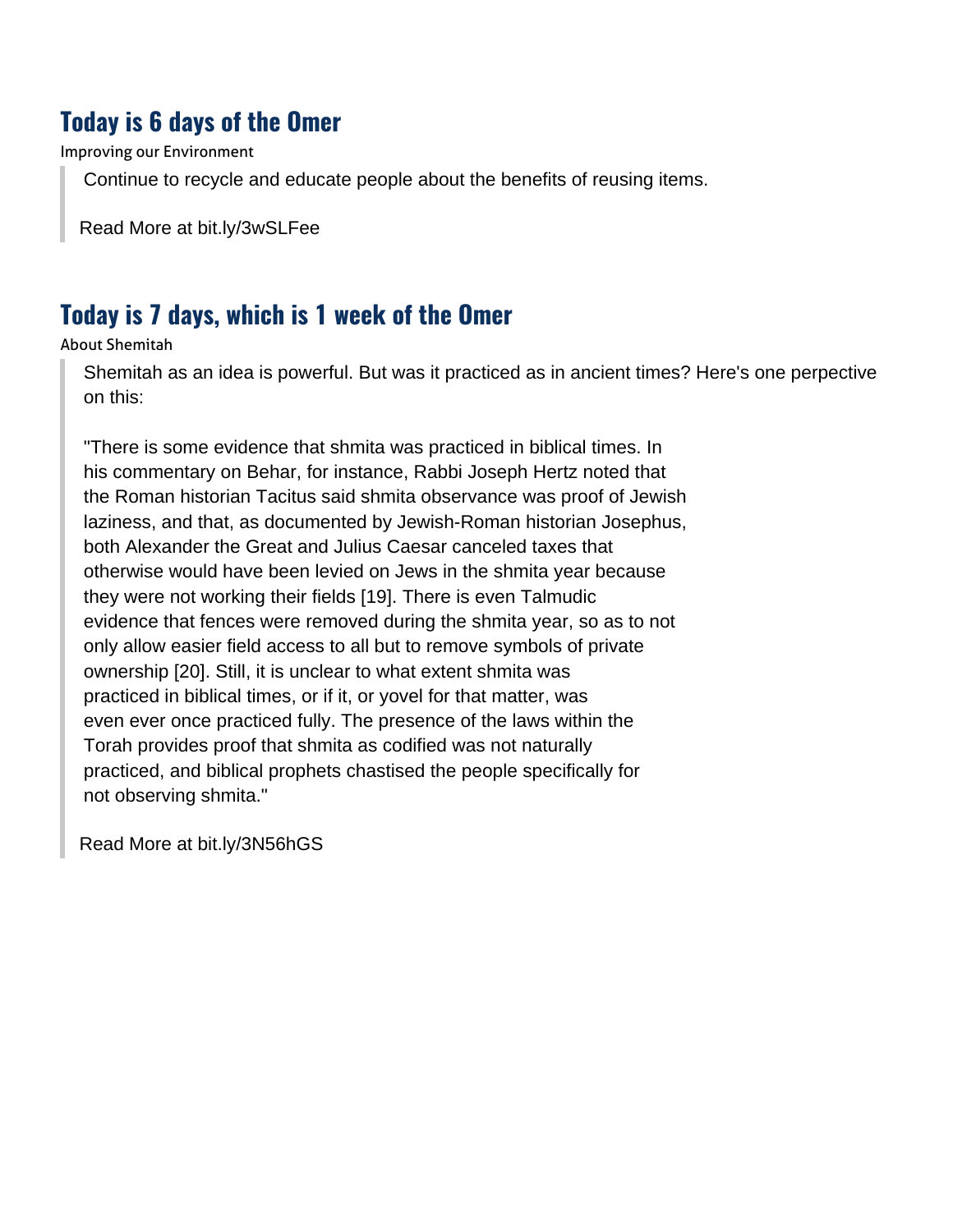#### **Today is 8 days, which is 1 week and 1 day of the Omer**

#### Striving for Equity

Hyper-local elections are particularly important when it comes to the issue of affordable housing. Often these elections can feel overwhelming as there can be a number of spots, particularly if boards are involved, etc. Something that can help is using organizations such as the Northern Virginia Affordable Housing Alliance to see if they are endorsing any candidates, as those candidates most likely are concerned with the state of housing prices in the area and making certain everyone can afford to have a clean and safe environment in which to live.

[Read More at bit.ly/3M7glxL](https://nvaha.org/)

#### **Today is 9 days, which is 1 week and 2 days of the Omer**

A More Restful Shabbat

I never have time for pleasure reading during the week, so I commit to reading at least 50 pages on Saturday. And I make sure it's a book that has nothing to do with my day job!

#### **Today is 10 days, which is 1 week and 3 days of the Omer**

Striving for Equity

Focusing on the neediest among us is so important! Food preparation and delivery to the Shelter in Arlington managed by PathForward (formerly A-SPAN) is a very effective way to do this on a regular basis.

[Read More at bit.ly/38B7E1g](https://pathforwardva.org/)

#### **Today is 11 days, which is 1 week and 4 days of the Omer**

#### A More Restful Shabbat

I won't do work-work, or school-work (including reading for school) or spend money from 6pm Friday to 6pm Saturday. To know I have that time to read what I want, or hang out with friends, without feeling guilty about not doing homework, paying bills, or working on my taxes is huge.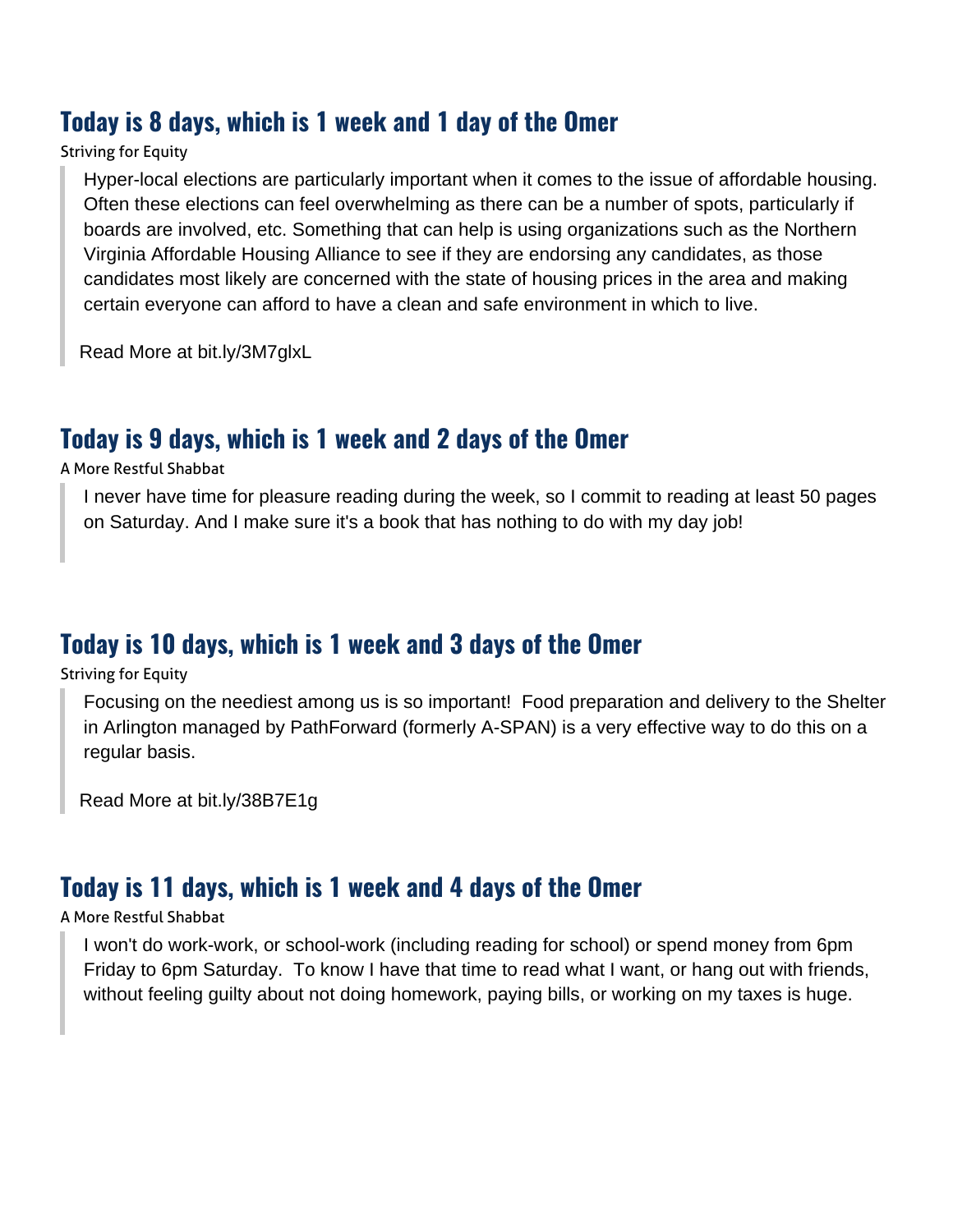## **Today is 12 days, which is 1 week and 5 days of the Omer**

Improving our Environment

Join the Arlington Tree Action group. They send out emails with easy actions like signing petitions as well as opportunities to speak at County Board meetings in support of saving historic trees and maintaining our tree canopy in Arlington.

[Read More at bit.ly/3GxeJMG](https://www.arlingtontreeactiongroup.org/)

## **Today is 13 days, which is 1 week and 6 days of the Omer**

About Shemitah

Debt forgiveness is a key part of Shemitah. This article expands on that concept and ties it back to today:

""Whereas today, both the wealthy and the less well-off use credit, during the era and society where the Bible is set, loans were typically only used by the poor, said Benjamin Porat, the director of the Institute for Research in Jewish Law at the Hebrew University of Jerusalem.

"A loan is kind of a mechanism for the rich people to become richer at the expense of the poor people," Porat said.

Shmita was one of a few ways the Bible tries to correct for this imbalance, Porat said. For example, the Torah prohibits lenders from charging interest.

"Shmita is part of a complex of ideas in the Bible that essentially promote a socioeconomic vision in which people are given second chances to start over again in which they might change their economic and social position," said Suzanne Last Stone, a professor of Jewish law at Cardozo Law School, Yeshiva University. "It kind of is like a reboot economically." ""

[Read More at on.mktw.net/3N5tWaq](https://www.marketwatch.com/story/a-yom-kippur-reminder-the-idea-of-debt-forgiveness-dates-at-least-as-far-back-as-the-bible-11631729059)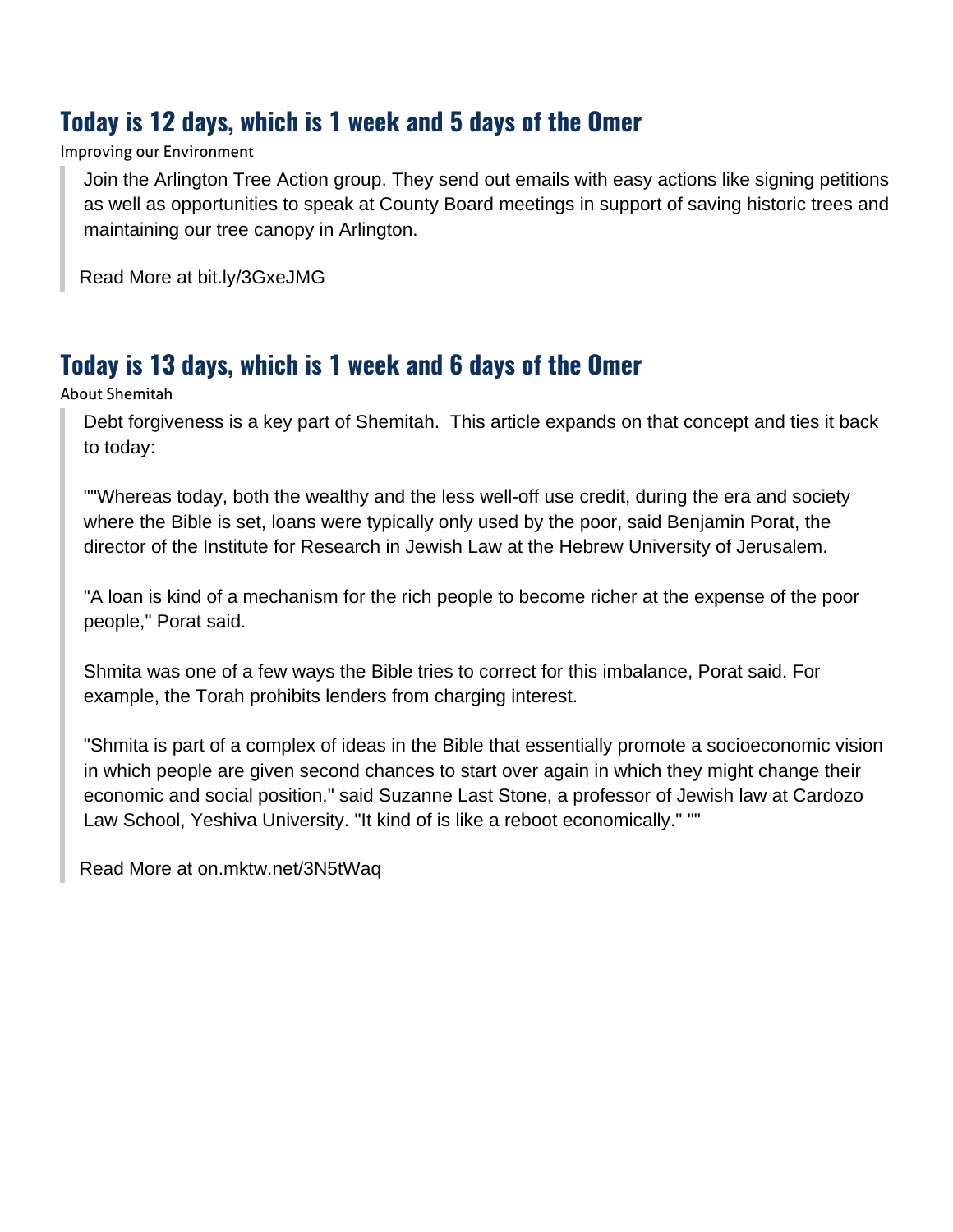#### **Today is 14 days, which is 2 weeks of the Omer**

#### A More Restful Shabbat

Although it is very tempting to make Shabbat a day for errands and chores, decide that you will not do that. The reward is a day of reading, rest, spending time with family and visiting friends.

#### **Today is 15 days, which is 2 weeks and 1 day of the Omer**

Improving our Environment

In our neighborhood, less is more. Erosion from our street runs into nearly streams and water. So let the lawn be spotty, but no fertilizer, no pesticides, no leaking oil, no chemicals lying around. It's not that hard to do.

Editor's note: Look at that, my lack of lawn care has actually been an environmental statement. Whoo!

#### **Today is 16 days, which is 2 weeks and 2 days of the Omer**

Striving for Equity

Be sure that all people can share their points of view. Don't assume that everyone around you in your community or congregation shares the same worldview, beliefs, politics and values.

## **Today is 17 days, which is 2 weeks and 3 days of the Omer**

#### A More Restful Shabbat

I try hard to make Shabbat a day where I don't need to set my alarm. Being able to wake up naturally is a really wonderful and fulfilling feeling.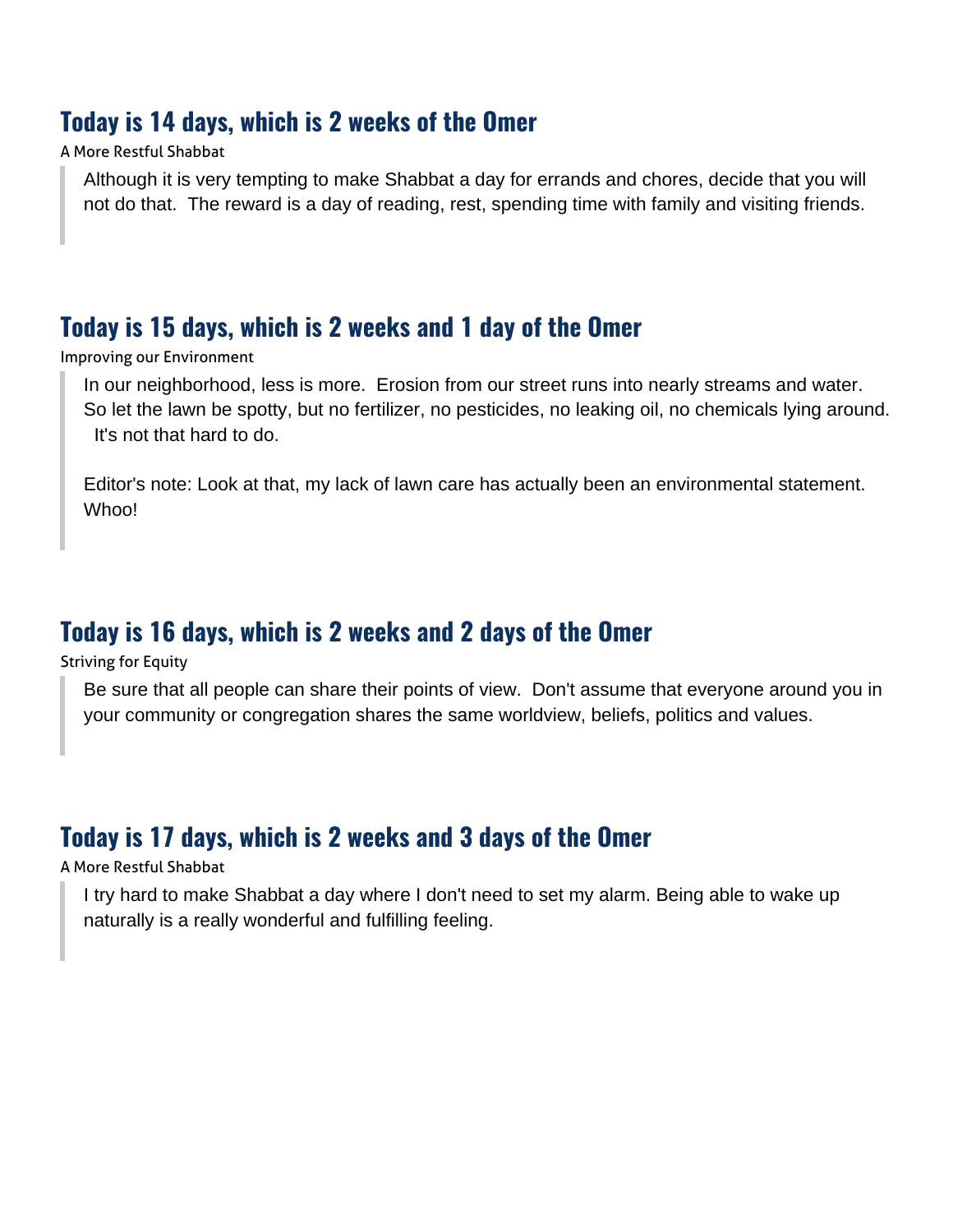#### **Today is 18 days, which is 2 weeks and 4 days of the Omer**

Improving our Environment

In the Shemitah year we're told we can eat produce that grows wild. We can embrace this idea and potentially remove harmful invasive species by searching out wild edible plants.

If you're new to this, searching out wild edibles may seem daunting, but it's worth it. Here's two of my favorites to track down:

Pawpaws - these are the largest edible fruit indigenous to the United States. They are super tasty, and grow right in our back yard. These are native, so cultivating them helps our environment.

Garlic Mustard - this is is an easy to find 'weed' that makes for a great salad add-on and is the perfect bitter herb for Passover. It's invasive, so every plant you eat is one less plant harming the environment.

#### **Today is 19 days, which is 2 weeks and 5 days of the Omer**

A More Restful Shabbat

Shabbat is an opportunity to unplug, unwind, reconnect with G-d and be with family and friends. This is one of the most beautiful commandments in Judaism - to take a cue from G-d and rest on the seventh day to enjoy the fruits of our labor. By keeping the significance of Shabbat in mind, and being mindful of how this commandment connects us to the very story of creation - that is a great way to have a more restful Shabbat.

#### **Today is 20 days, which is 2 weeks and 6 days of the Omer**

Improving our Environment

It seems simple, but now that Virginia is charging a 5 cent bag tax, I am more mindful of bringing my reusable bags to the store. I also don't request a bag if I'm only buying a small amount of items that I can carry or put in my purse.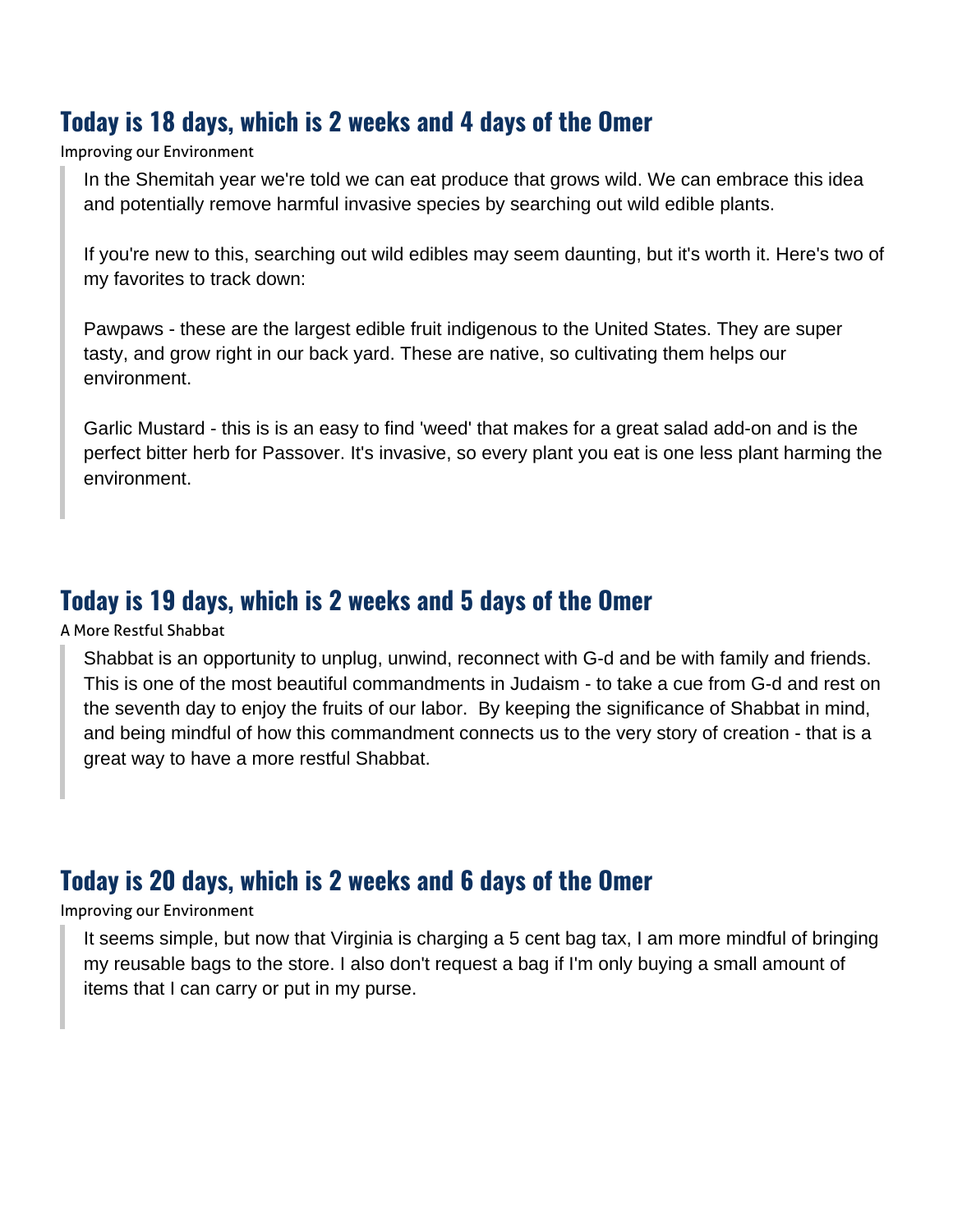#### **Today is 21 days, which is 3 weeks of the Omer**

Striving for Equity

Beyond everything else, be a good neighbor. Or at least make a point not to be a bad one.

## **Today is 22 days, which is 3 weeks and 1 day of the Omer**

Assisting Animals

Put up a little bird house or a bird feeder :)

## **Today is 23 days, which is 3 weeks and 2 days of the Omer**

A More Restful Shabbat

Going to the Synagogue on Shabbat is what differentiates the day for me from the rest of the week. It provides an environment away from all the pressures of work and of household chores and an opportunity to focus on our Jewish identity and heritage.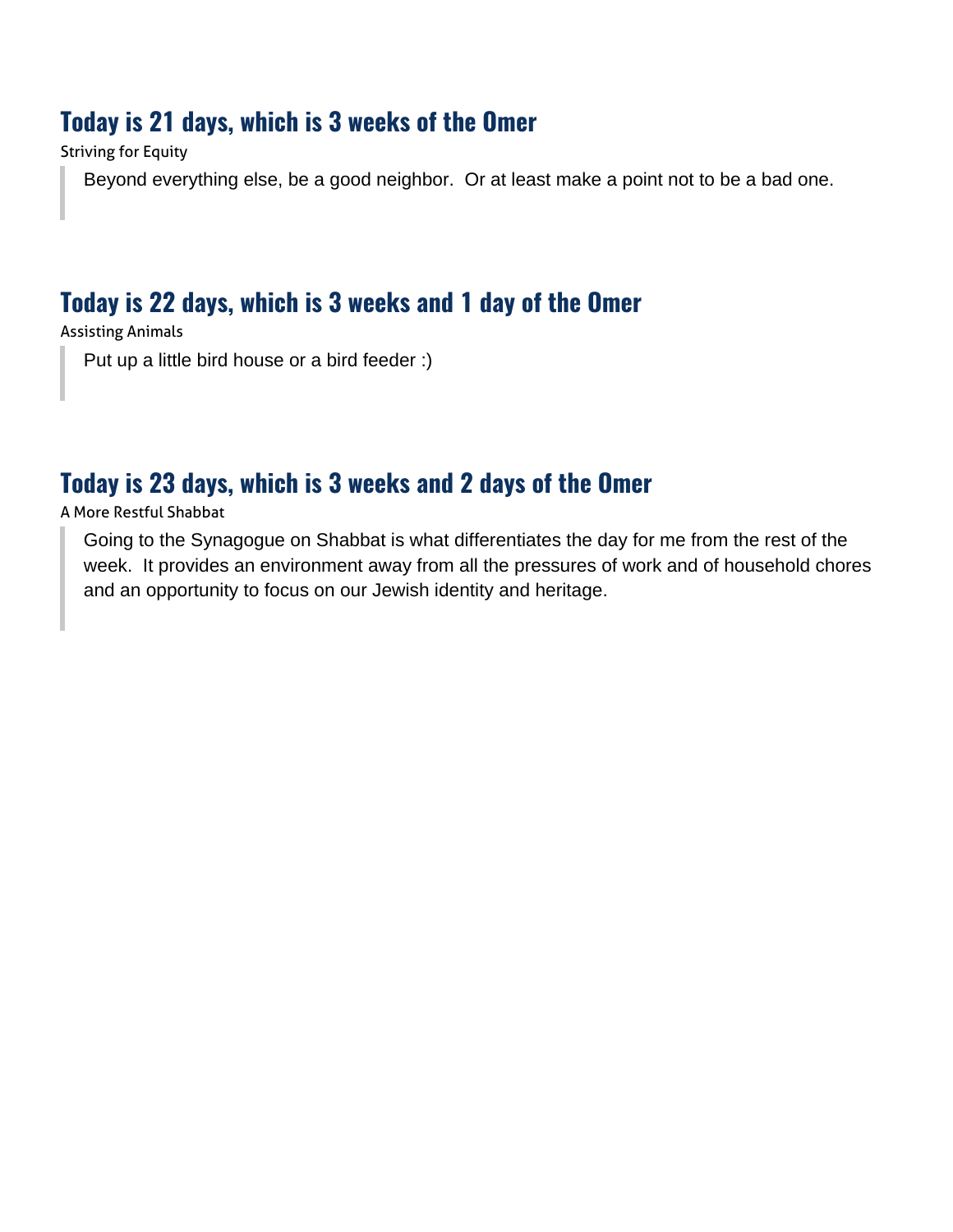## **Today is 24 days, which is 3 weeks and 3 days of the Omer**

#### Assisting Animals

This time of year is often thought of, in this part of the world, as "around Easter" rather than the period of the Omer. During Easter, it's common for families to give baby rabbits as presents, not realizing that rabbits are not a starter pet.

While rabbits are litter trainable, and indeed, essentially litter train themselves, they need a decent area to roam and cannot be constantly caged. This area needs to be rabbit-proofed, e.g., free of wood and cables, both of which they will happily chew on. They require a LOT of hay, all day long, their litters will need to be cleaned regularly, and some will need vet visits for things such as molar trims on a semi-regular basis. They also require regular nail trims, which take practice, and grooming such as brushing, so that they do not go into stasis from ingesting too much fur. They like being petted, but they do not enjoy being picked up, and so kids often do not find them to be "fun" pets. Finally, their lifespans are commonly 10 - 12 years, and can be as long as 15 - 16 years.

For all these reasons, shortly after Easter, rabbits commonly get dumped at shelters or with the Friends of Rabbits that is the premier rabbit adopted network in this area, or worse, turned out into the wild, where domesticated rabbits will quickly die, either of fright or by becoming prey to a local predator. If you have friends who are considering "giving an Easter bunny" to their kids or grandkids, please educate them on the basic care and lifespan of a rabbit, and why a stuffed rabbit is a much better choice.

[Read More at bit.ly/3x07xW9](https://www.friendsofrabbits.org/)

## **Today is 25 days, which is 3 weeks and 4 days of the Omer**

#### Striving for Equity

Participate in Social Action Committee volunteer projects, and maybe take a leadership role in the committee or on a particular project.

[Read More at bit.ly/3wQvgac](https://www.etzhayim.net/social-action/)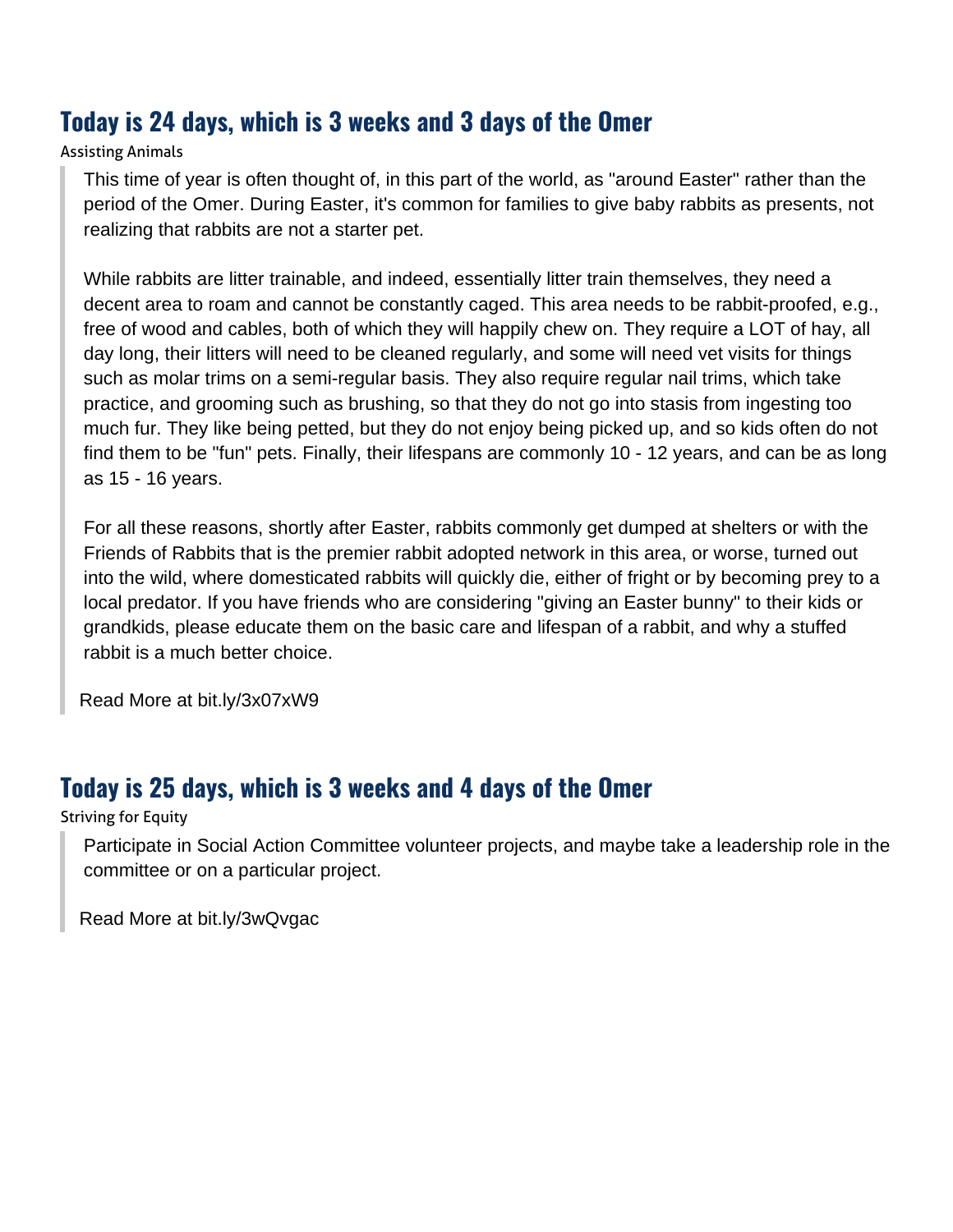## **Today is 26 days, which is 3 weeks and 5 days of the Omer**

#### Assisting Animals

Don't disturb wildlife babies. They are often left by their mothers while mom looks for food. If the baby seems injured or neglected, call a wildlife rehabiliator. Area shelters can provide you with names and numbers for rehabilitators.

[Read More at bit.ly/3wZ5ZvQ](https://dwr.virginia.gov/wildlife/injured/)

## **Today is 27 days, which is 3 weeks and 6 days of the Omer**

Striving for Equity

Use Arlington County's "My Arlington" mobile app to report issues that in our community that may be impacting those with differing abilities.

For example, see a curb that's missing a curb-cut for wheelchairs? Report it and help make our community a more accessible place.

Don't have a mobile phone? No worries, you can submit a service request from the county's website.

If you live in a county other than Arlington, find out how they accept service requests.

[Read More at bit.ly/3PMsmMt](https://www.arlingtonva.us/Government/Topics/Report-Problem)

## **Today is 28 days, which is 4 weeks of the Omer**

A More Restful Shabbat

Commit to spending time in nature on Shabbat--weather permitting, of course. Don't do household chores. (I probably shouldn't admit that I do them.)

Editor's note: I'm right there with you!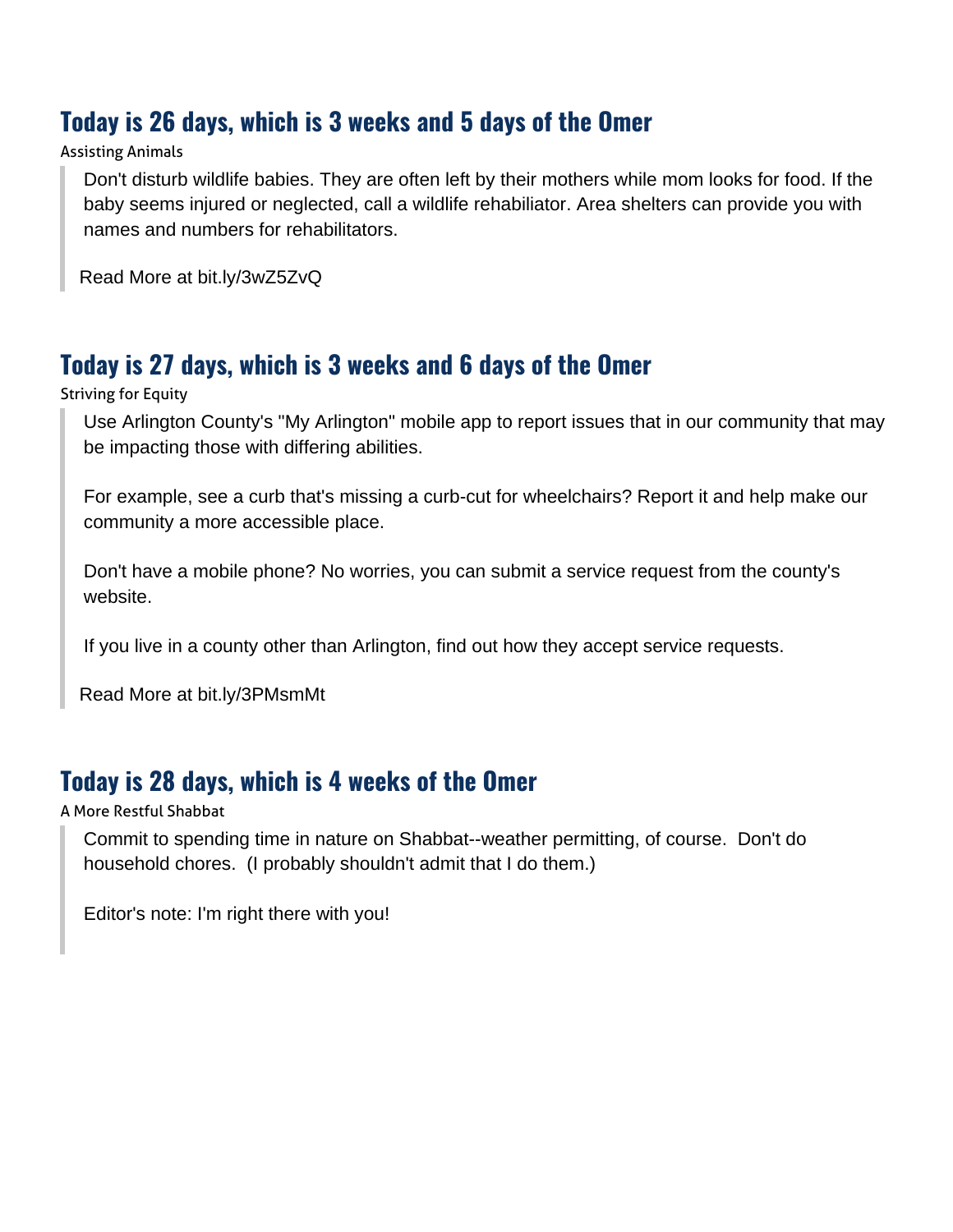#### **Today is 29 days, which is 4 weeks and 1 day of the Omer**

#### Assisting Animals

We love it when local critters explore or settle in the trees around our house. During the last snow storm, a group of deer nestled in for a few days. Even had a bee hive in a back corner. Just let the bushes grow wild and leave the critters alone. They know the rest.

## **Today is 30 days, which is 4 weeks and 2 days of the Omer**

Improving our Environment

Arlington recently started a table-top composting program. My wife and I were skeptical at first (I think my exact quote was: "ewww!"). We gave it a try. Wow, this is awesome! What used to go in the trash, now gets put to real use. I'm sold! Give the program a try if you haven't already

If your county doesn't offer composting as part of trash collection, look into what other options are available. I'm telling you, the feeling you get when you repurpose, rather than trash food, is amazing.

[Read More at bit.ly/3lWxK1x](https://www.arlingtonva.us/Government/Programs/Recycling-and-Trash/Residential/Organics-Waste/Food-Scraps-Collection)

#### **Today is 31 days, which is 4 weeks and 3 days of the Omer**

Assisting Animals

Volunteer as a family at a pet shelter.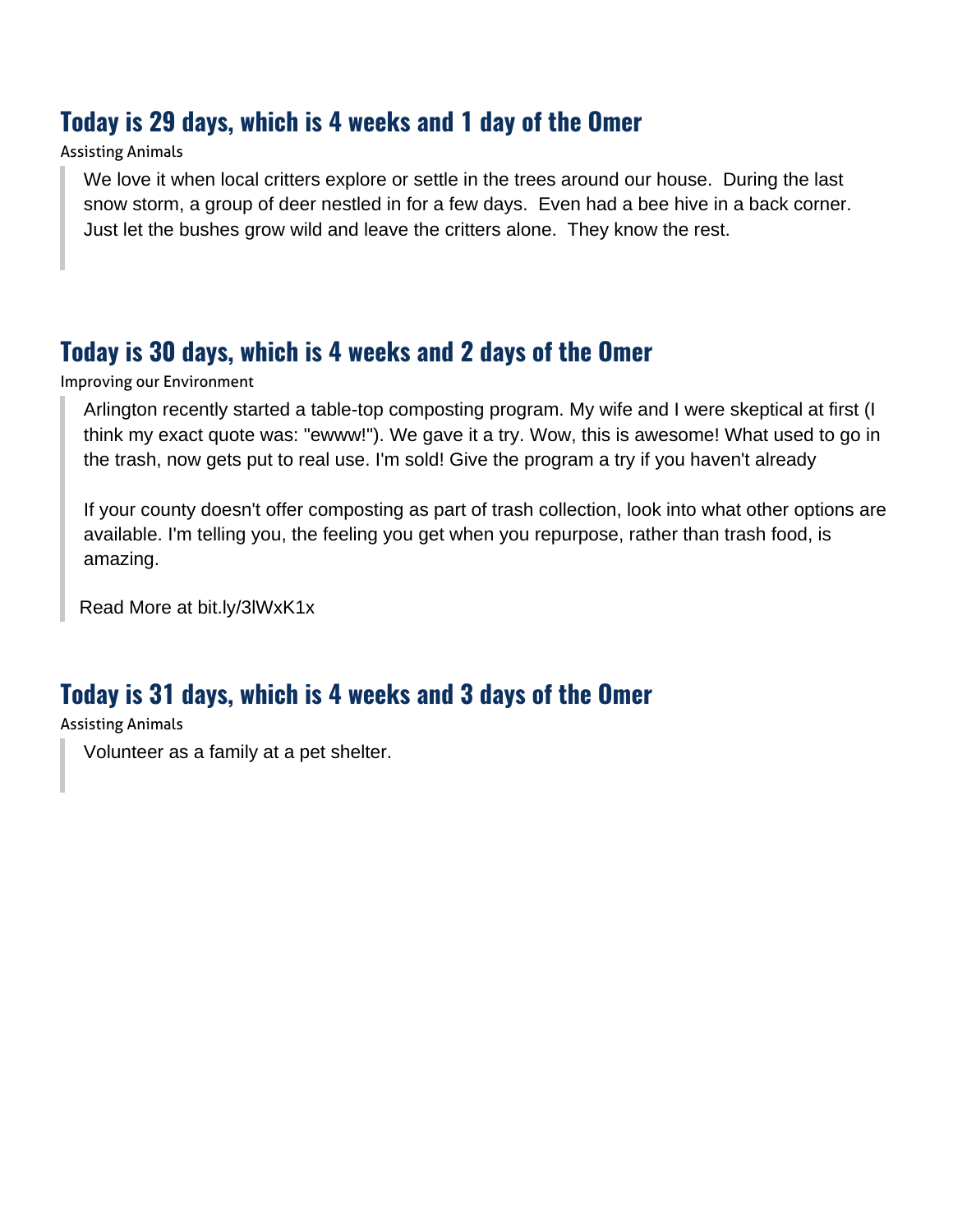## **Today is 32 days, which is 4 weeks and 4 days of the Omer**

A More Restful Shabbat

Offline games are great way to connect with friends and family on Shabbat. Two ways to reinvigorate your offline gaming include:

1. Visit https://www.pagat.com/ - a massive repository of rules for different card games, and download the instructions for playing either a new or old school game. If you have a deck of 52 cards, you're all set!

2. Arlington County libraries offer board game rentals! This let's you experiment and keep things fresh while not accumulating more stuff.

[Read More at bit.ly/3M1TtzO](https://library.arlingtonva.us/explore/for-game-lovers/)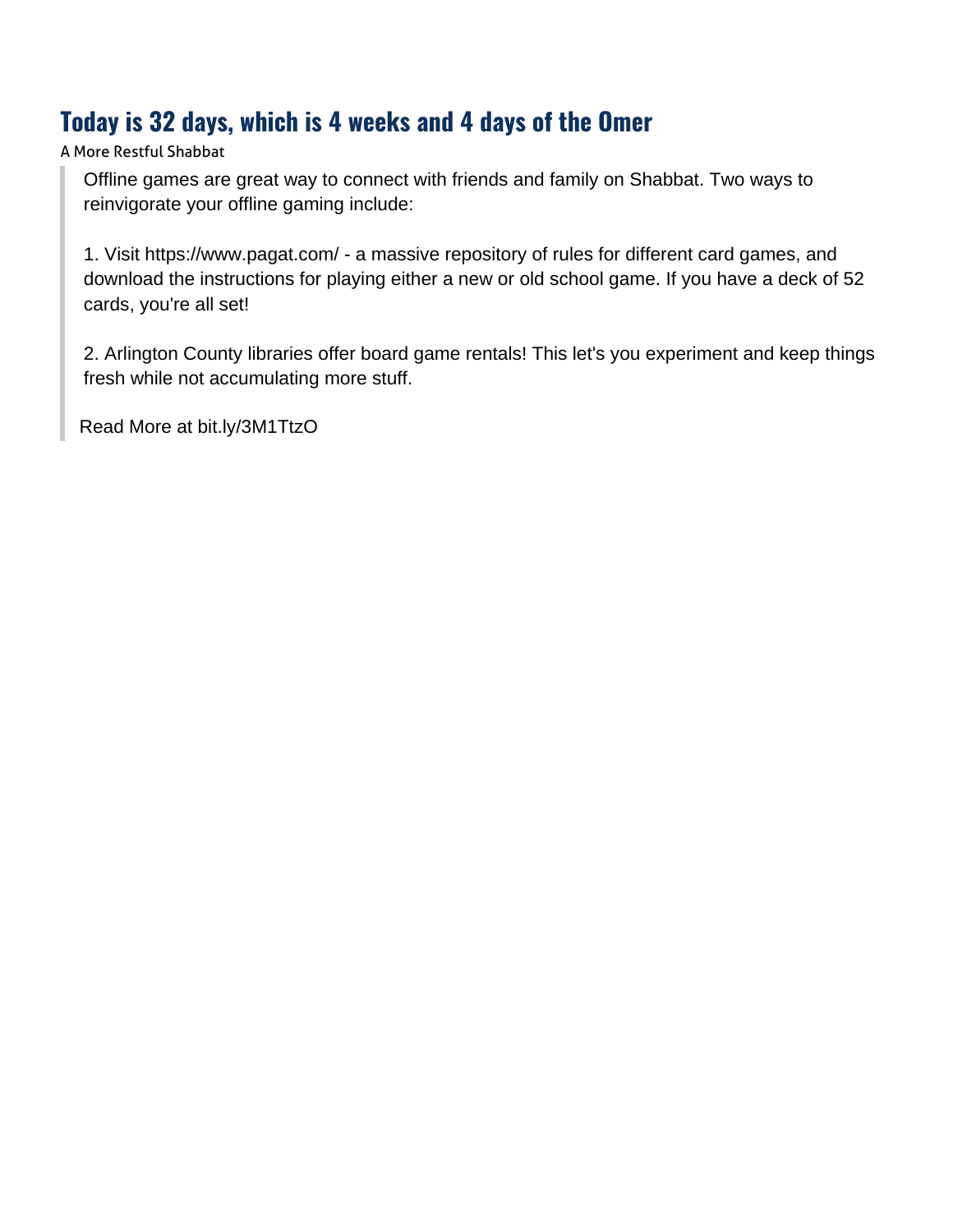#### **Today is 33 days, which is 4 weeks and 5 days of the Omer**

About Shemitah

Our understanding of Shemitah can be inspired by Tu B'Shvat. This article explains:

""On first blush, the Jewish environmental movement's embrace of shmita echoes the reinvention of Tu B'Shvat, the modern-day equivalent of a Jewish Earth Day. A non-biblical holiday, Tu B'Shvat became the New Year for Trees (one of five New Year days described in the Talmud (Rosh Hashanah 1:1)) during Judaism's Second Temple era, roughly the 500-year period before Christian tradition dates the birth of Jesus. While Tu B'Shvat always was connected to both trees and the land, it originally was a tax holiday $\hat{a} \in \hat{a}$  the day that determined in which year a tree's fruit would be tithed. After Jewish sovereignty was lost over the Jewish homeland (what largely constitutes modern-day Israel) in the year 70, Tu B'Shvat fell into disuse. In the mid-1500s, kabbalists in the Galilean city of Tsfat revived Tu B'Shvat observance and, inspired by Tu B'Shvat's earthy roots, reinvented the holiday as one celebrating trees and nature as manifestations of God's wonders and the abundance that God

As the kabbalists reclaimed Tu B'Shvat, most of the change in Tu B'Shvat observance from about 500 years ago to today was a reinvention of the holiday $\hat{a} \in \mathbb{C}^n$ inspired by history but newly invented. It was as if the kabbalists reclaimed Tu B'Shvat at its roots and reinvented it by growing a new and different tree than those roots had grown previously. Shmita has been a different story. Shmita's resurgence has been one of rediscovery. It is as if the modern Jewish environmental movement reclaimed shmita as a fully-grown but long-neglected tree and reinvented new ways of using its fruit.""

[Read More at bit.ly/3N56hGS](https://www.mdpi.com/2077-1444/7/8/100/htm)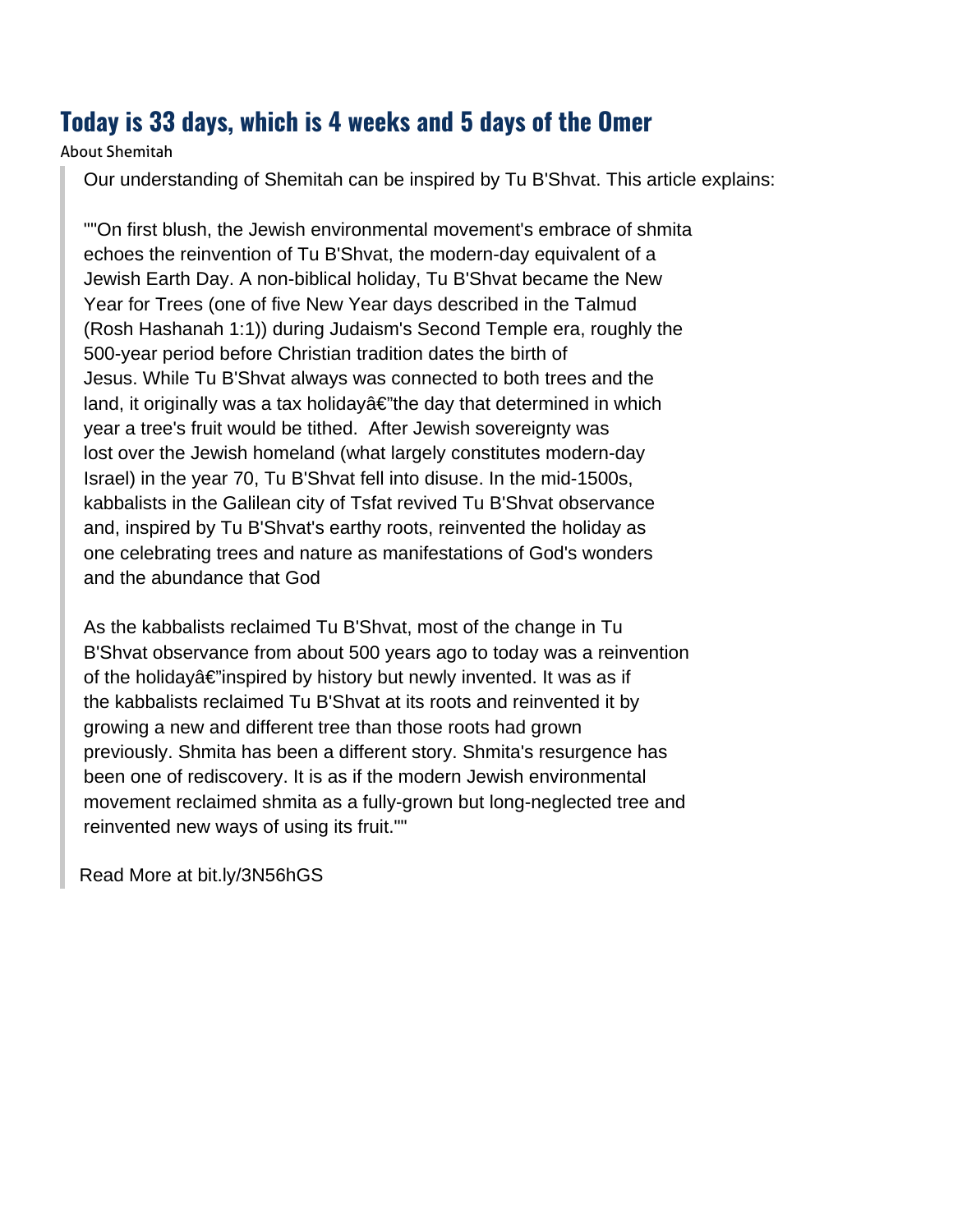## **Today is 34 days, which is 4 weeks and 6 days of the Omer**

Improving our Environment

Help the environment by not just removing invasive species, but by putting them to use. My favorite project that highlights this effort is one that suggest weaving English Ivy into baskets.

English Ivy is a common invasive species in our area. With a bit of research, you can learn how you can harvest this plant and then make functional and beautiful baskets. A Win-Win for all.

[Read More at bit.ly/3NGEfS8](https://www.oregonlive.com/hg/2016/03/invasive_english_ivy_basket_we.html)

## **Today is 35 days, which is 5 weeks of the Omer**

Striving for Equity

PathForward (formerly A-SPAN) produces a laminated Street Guide that includes a list of services a person in need may benefit from. These include where to access meals, housing and even showers. PathForward encourages members of the community to hand these Street Guides out ,so those in need will have access to high quality services that can make a meaningful difference.

PathForward has provided Etz Hayim with a stack of a Street Guides. Stop by our lobby to pick up a few to share with those in need.

[Read More at bit.ly/38B7E1g](https://pathforwardva.org/)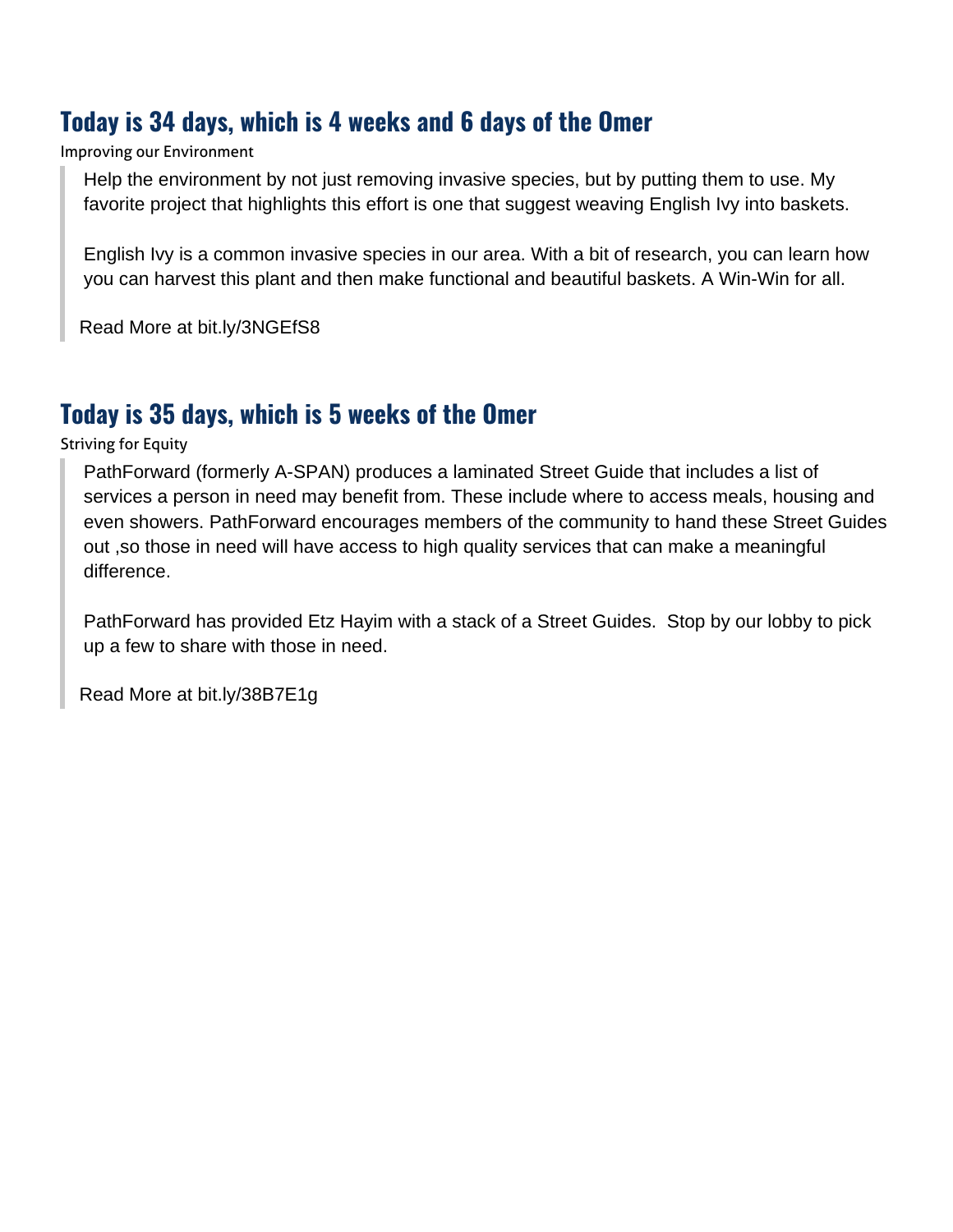## **Today is 36 days, which is 5 weeks and 1 day of the Omer**

#### About Shemitah

Shemitah and the counting the Omer, while at different scales, both call on us to use the passage of time as an opportunity for growth. Shemitah, with its 7 year cycle, attempts to address both social and environmental inbalances The counting of the omer, with it's 7 weeks of 7 day cycles, is often used as an opportunity for spirtual growth.

Here's unique and especially accessible project for connecting with the counting of the Omer: The Omer Mixtape:

""Counting the Omer began as a count toward the Spring harvest, and it has evolved into a spiritual accounting. Kabbalism, Jewish mysticism, provides a framework for counting the Omer as a period for introspection and personal growth, in preparation for receiving the Torah on Shavuot (which falls at the end of the Omer).

Each week of the Omer focuses on a different one of the sephirot, elements of the Divine, as well as how the aspects of those elements are at play with each other. Many people will learn a piece of Torah (often Pirkei Avot), to aid with their introspection and forge personal connections to the spiritual content.

When thinking about what Torah I wanted to study, I wanted it to be deeply personal as well as universal, because inner spiritual growth must be connected to those around us and tethered to the world we live in.

For me, pop culture, and especially music, is a place where I find my Torah in the world.

We are always consuming that content, and I believe there is Torah (Jewish learning and values) all around us. This is an opportunity for me to make explicit connections between the Torah of the world, the music that I love, and the Torah of the Omer and Kabbalah. I can better understand the Divine elements and explore my inner self by connecting the elements to songs that already hold meaning for me.""

[Read More at bit.ly/3wVEgL7](https://exploringjudaism.org/holidays/the-omer/weekly-omer-intentions/omer-mixtape-2022/)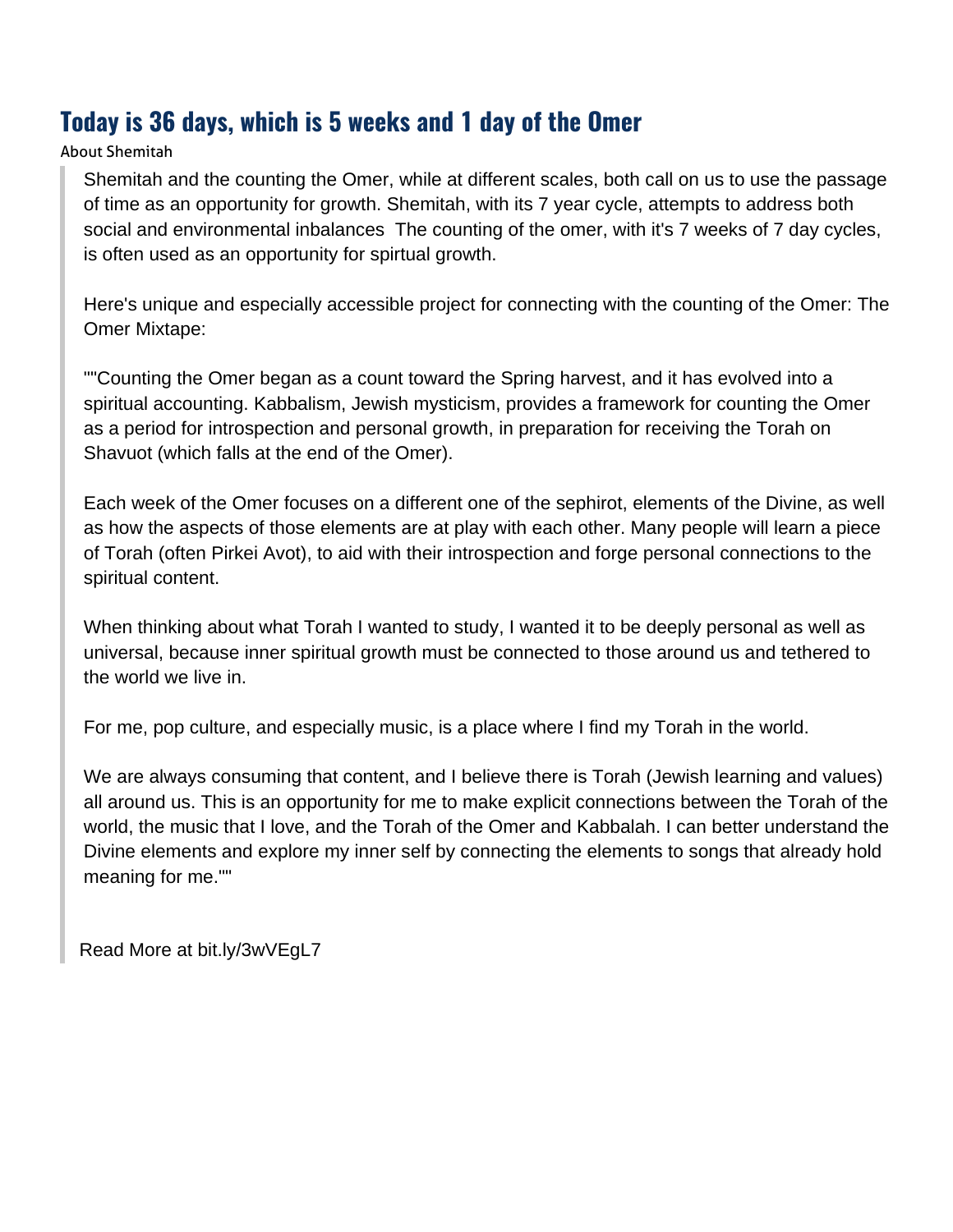## **Today is 37 days, which is 5 weeks and 2 days of the Omer**

#### Striving for Equity

Support Doorways (https://www.doorwaysva.org/) a local Arlington, VA organization which "creates pathways out of homelessness, domestic violence, and sexual assault leading to safe, stable, and empowered lives."

These topics are overwhelming and we can feel powerless to effect change. Doorways is on the front lines and making a difference, so supporting them is taking positive action.

[Read More at bit.ly/3x01qkH](https://www.doorwaysva.org/)

## **Today is 38 days, which is 5 weeks and 3 days of the Omer**

Improving our Environment

Give the environment a rest and forgo use of pesticides and fertilizers on your lawn. It will look green and you'll support an ecosystem in your yard while protecting drinking water supplies and the Chesapeake Bay. Dandelions are easy to get out with a simple hand tool.

Editor's Note: Andy's comment to a previous Omer Learning tip seems appropriate to include here:

Dandelions are perhaps the most widely available edible "weed." In Greece, dandelion salad is one of the most popular salads and you can get it in most restaurants.

So pull them from your yard, but don't forget to eat them!

[Read More at bit.ly/3x15wcx](https://www.canr.msu.edu/news/five_ways_to_eat_dandilions)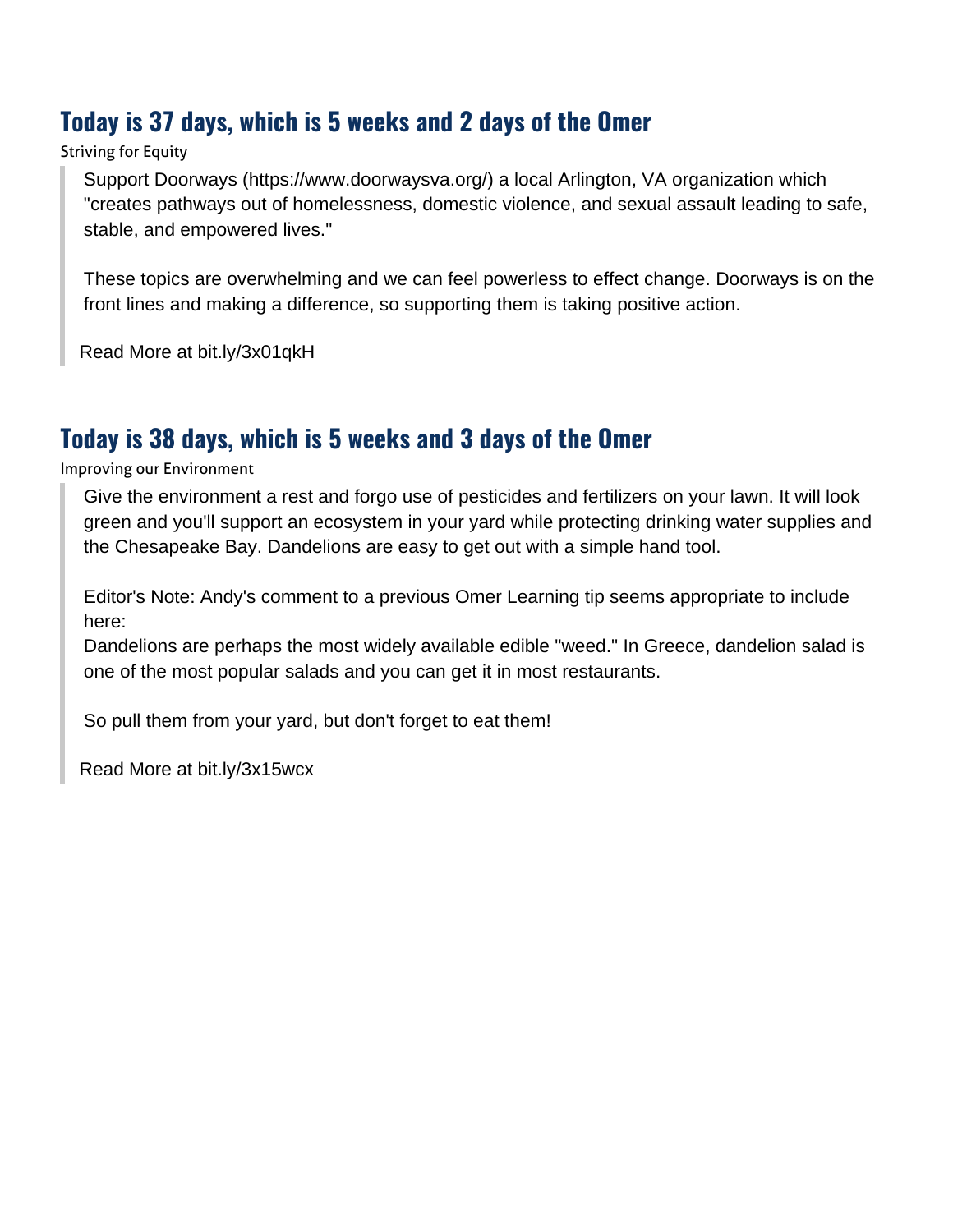## **Today is 39 days, which is 5 weeks and 4 days of the Omer**

Improving our Environment

For six years, I've been the director for geothermal technologies at the Department of Energy. Geothermal is a resource that can provide power production and heating/cooling. Communities like Arlington can look into using networked geothermal heat pumps to heat and cool houses, schools, apartment buildings, and commercial buildings.

Geothermal heating and cooling is 24/7, carbon-free, and resilient. Although the upfront cost of installing geothermal can be high, the benefits are extraordinary, and there are tax incentives that can help. More information on geothermal can be found at my office's strategic documents (www.energy.gov/geovision and

www.energy.gov/eere/geothermal/geothermal-technologies-office-multi-year-program-plan) and at the website for the Geothermal Exchange Organization (www.geoexchange.org)

[Read More at bit.ly/3lW1ko0](https://www.energy.gov/eere/geothermal/geothermal-technologies-office-multi-year-program-plan)

## **Today is 40 days, which is 5 weeks and 5 days of the Omer**

Assisting Animals

Slow down while driving. Leave a water dish. Use pet-friendly products on lawns and vegetable gardens; avoid chemicals.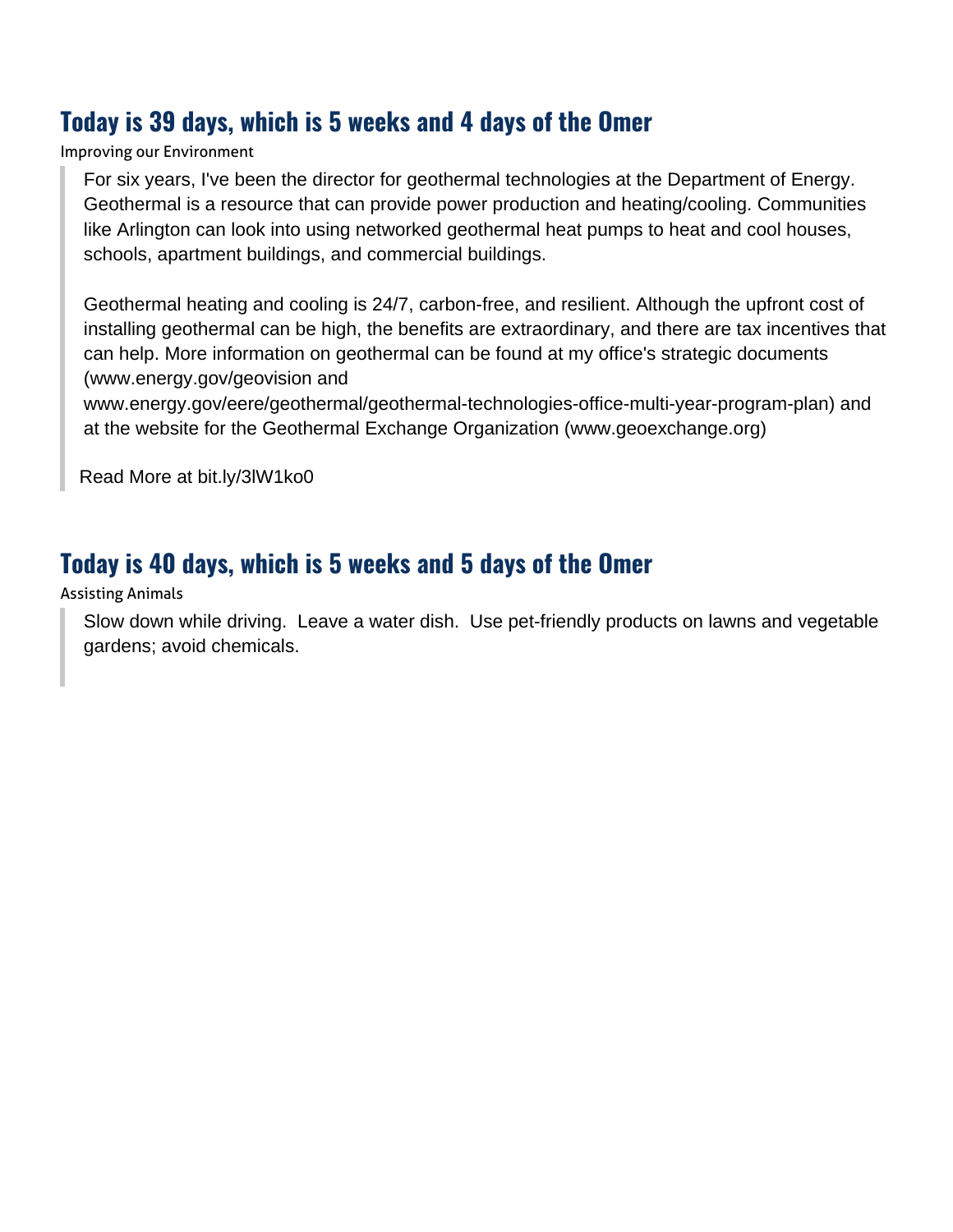## **Today is 41 days, which is 5 weeks and 6 days of the Omer**

#### Improving our Environment

Joining a Buy Nothing group is great for the environment because it declutters, reuses items, and keeps them out of landfills. There's an ancient talmudic teaching attributed to Rabbi Yehuda ha Nasi (known as Rebbi) not to throw away something we consider useless before giving others a chance to use it. Specifically, "a person should not spill out the extra water from his pit when others may need it." (Yavamos 44a). Rebbi would have loved the Buy Nothing group I belong to because it modernizes his teaching and takes it to a new level.

What is a Buy Nothing group? Simply, it's a hyperlocal group of people living in the same area who use Facebook to give away "gifts" of items they no longer want to others who'd like to have them. It's also a place where people can "wish" for something they'd like that may be taking up space in a neighbor's home. I'm an admin of a Buy Nothing group that covers the northwest corner of Arlington and part of Falls Church. There are similar groups throughout the DMV area so there's probably one in your neighborhood too.

Sometimes "gifted" items are small, like moving boxes or padded envelopes. Last week, a parent asked whether anyone had a tri-fold presentation board used at science fairs because her daughter needed one for school. I happened to have one of those boards in my dining room serving no useful purpose for the past several years. Within an hour the item was out of my house and being put to good use by someone else. Not only is this environmentally friendly, but it is helpful to both parties.

You can find just about anything on a Buy Nothing group. There are always toys, baby items, clothes, jewelry, dishes, furniture, puzzles, books, groceries, plants, even some Jewish items. I got a box of Passover breakfast cereal during the holiday and while I can't say it was especially tasty I can say that it was appreciated. Some people were getting rid of frog items and those were great at my seder table. And I've passed along many items I no longer need to others.

Sometimes I'm amazed that people ask for and find the craziest things. This week someone asked to borrow an adult-sized giraffe costume and received one!! Rebbi would have loved that!

There's a guy in our group who enjoys tinkering with electronics. When people offer to give away partially functioning small appliances and no one else wants them, he repairs them, and then gives the items or the proceeds to charity,

I especially love what I call "mother-in-law" gifts. A well-meaning mom purchases something for her daughter-in-law or grandkids with the best of intentions but it just isn't their taste. Sometimes it is MY taste! Then there are the wedding gifts - beautiful items used infrequently and stashed away in a closet for years until it is time to declutter. As a result, I have a lovely vase on my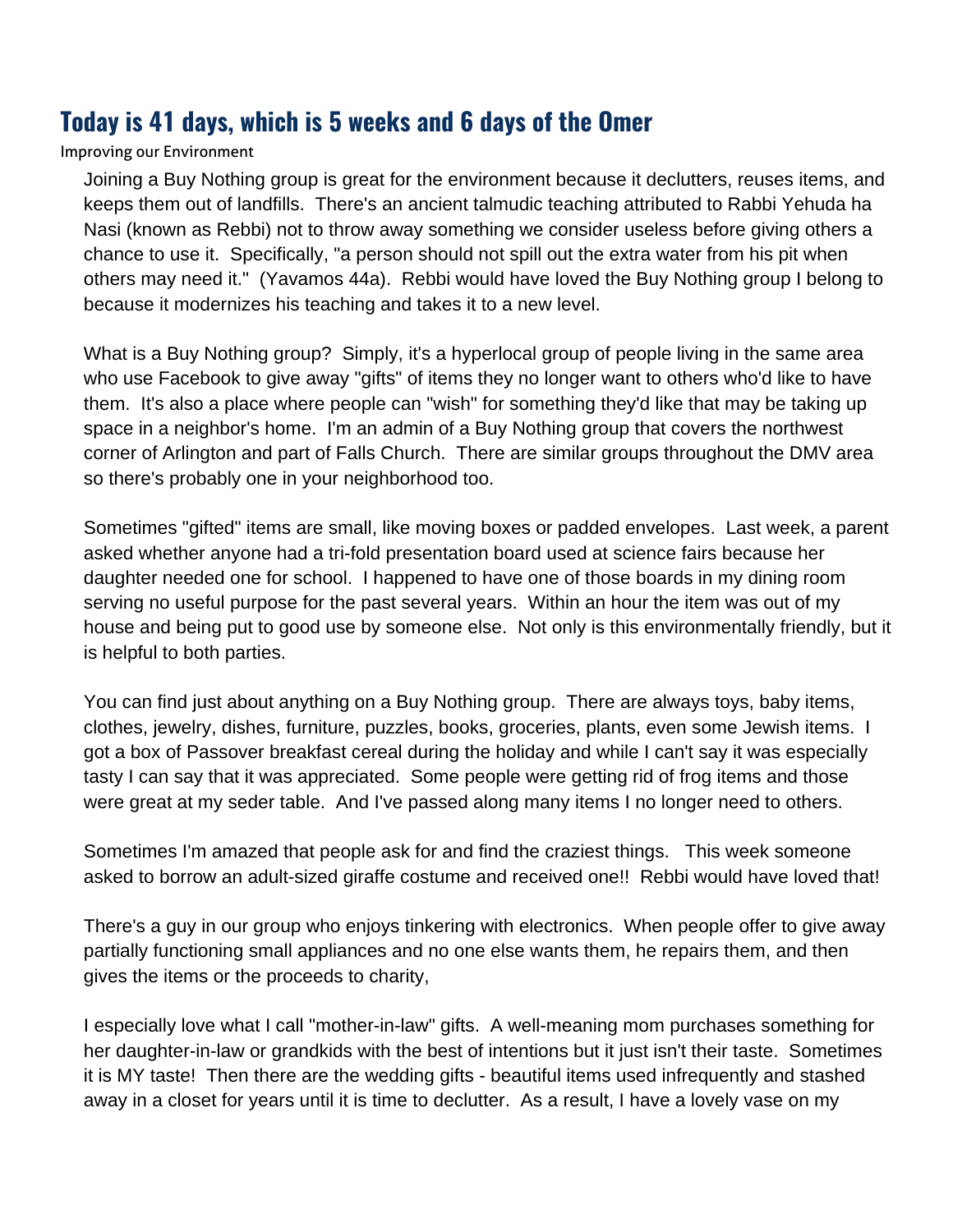dining room table. I also have some art for my home library.

If you need help finding your local Buy Nothing group, I'm happy to help. I also think it would be great to start a CEH Judaica swap if others are interested.

Here's a New York Times article about Buy Nothing. Can you believe that people in New York were offering and claiming items like dryer lint and pickle juice? Turns out that dryer lint is great in the fireplace and pickle juice kills weeds in the garden. Who knew?

https://www.nytimes.com/2021/10/22/realestate/buy-nothing-facebook-group.html?fbclid=IwAR0w v7RVehAsZDZUlGI4Nbgl2Agf\_HDl6rlmpdFgpcbqUYu1563ZNqbuZT8

[Read More at bit.ly/3x1MRgF](https://buynothingproject.org/)

## **Today is 42 days, which is 6 weeks of the Omer**

A More Restful Shabbat

Don't pick up a cell phone all day.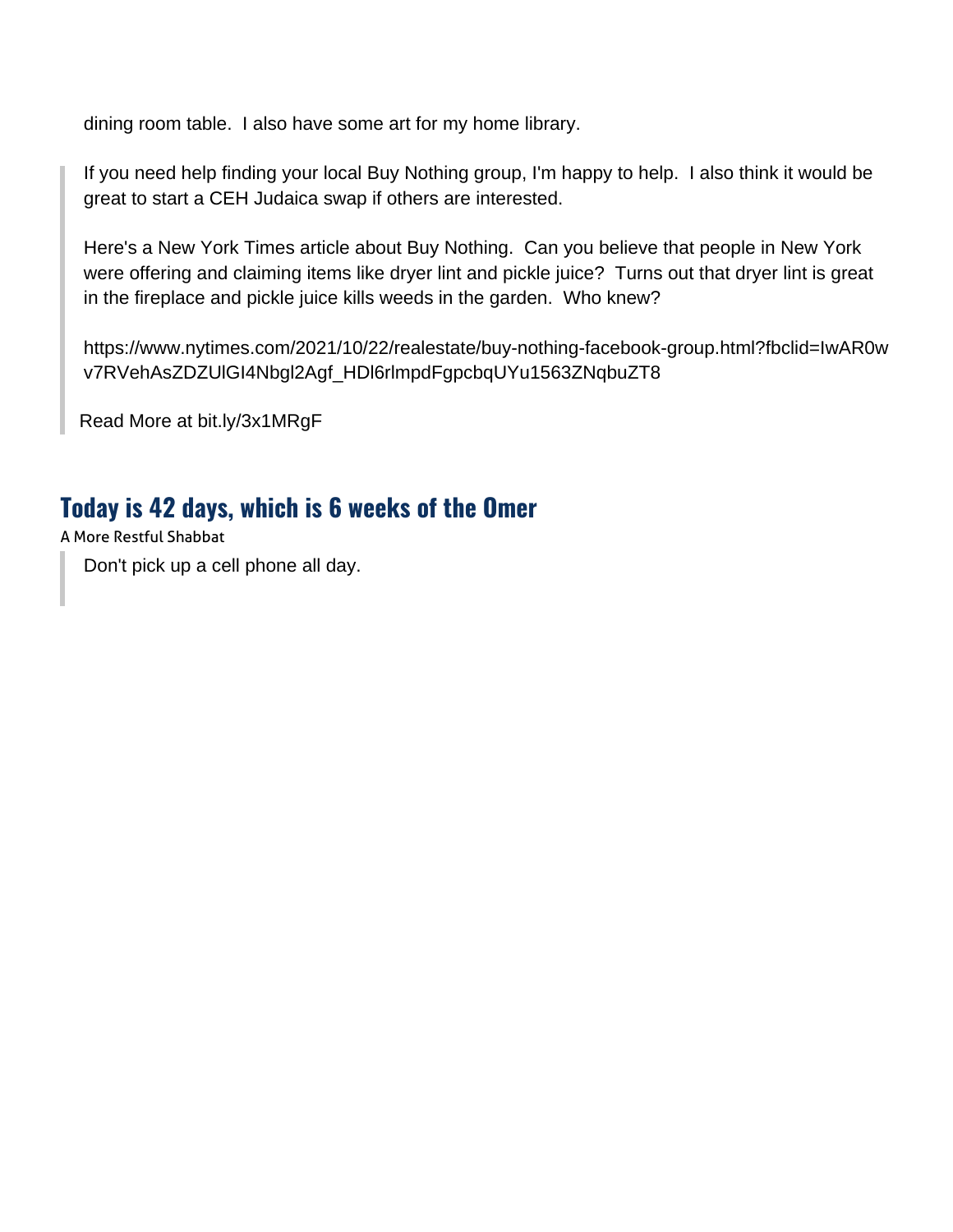## **Today is 43 days, which is 6 weeks and 1 day of the Omer**

Improving our Environment

Recycling has become part of our daily routine. We recycle paper, cans and plastics by dropping them in our household bin. Here in Arlington County, it takes a bit more effort to recycle other materials, but it's worth it!

Every plastic bag or bit of plastic wrap can be recycled at a grocery store plastic bag recycling bin.

Glass can be recycled by dropping it off at special glass recycle bins located throughout the county.

Electronics and household hazardous materials can be recycled by stopping by the Arlington Water Pollution Control Plant located near Four Mile Run.

It's tempting to put your recycled items in a garbage bag, but don't do that--it will cause the bag and all the recyclables to be chucked in the trash!

[Read More at bit.ly/3NOOiol](https://www.arlingtonva.us/Government/Programs/Recycling-and-Trash)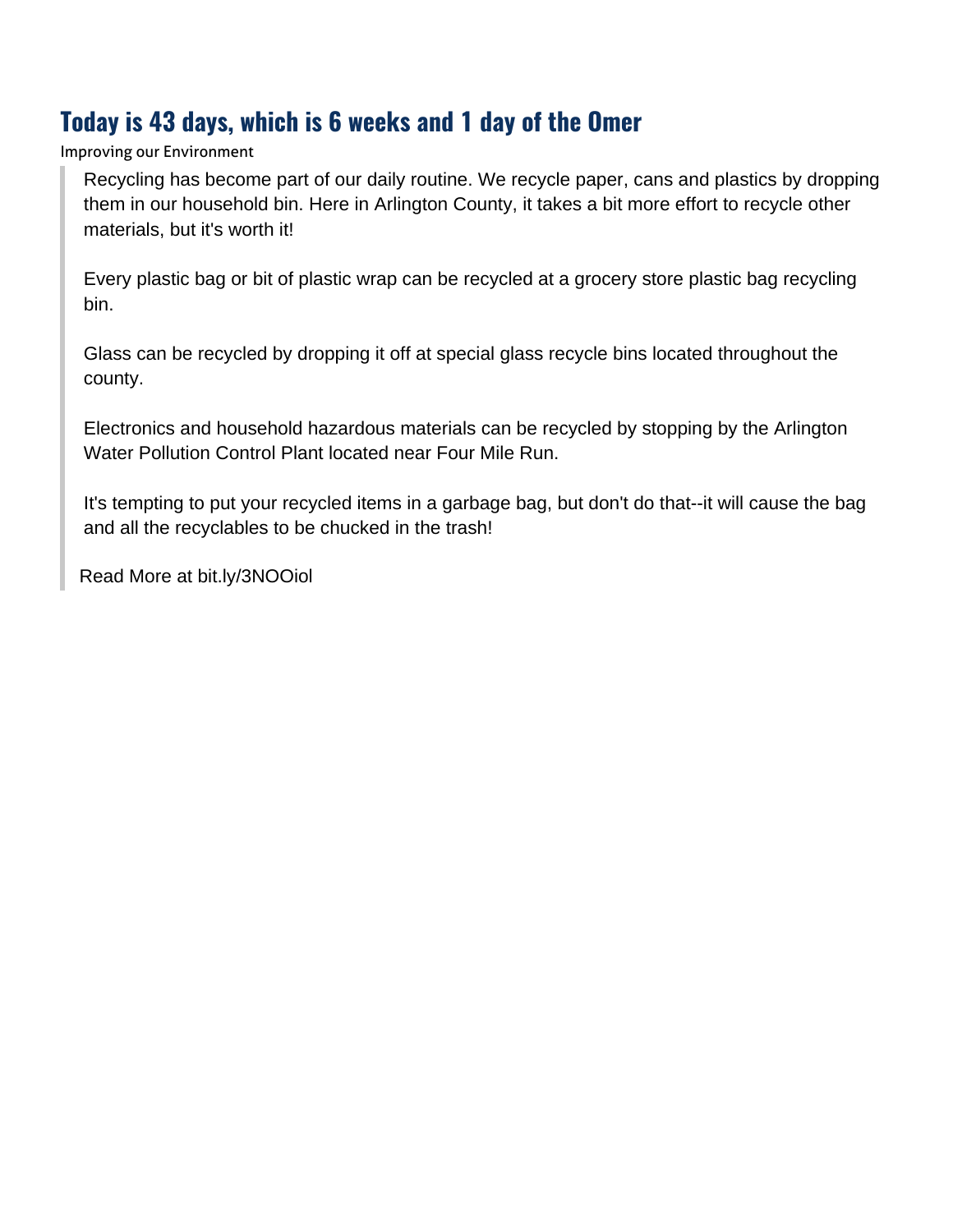## **Today is 44 days, which is 6 weeks and 2 days of the Omer**

Improving our Environment

I recently read about a tic bite that causes the person to develop an allergy to meat. That reminded me about the power of eating less meat! This article in Greenpeace explains how eating less meat can directly impact our environment.

""Meat is an important part of heritage and identity. It's a cultural staple in many communities across the globe. But with a rising global middle class, societies are becoming meat obsessed. Nowhere else is this more prevalent than rich nations whose appetite for beef, pork and processed chicken have reached a tipping point. The research is clear  $\hat{a} \in \mathcal{C}$  a diet heavy in meat increases the risk of obesity, cancer and heart disease.

But it also makes the planet sick. The livestock sector  $\hat{a}\epsilon$ " raising cows, pigs and chickens  $\hat{a}\epsilon$ " generates as much greenhouse gas emissions as all cars, trucks and automobiles combined. Cattle ranchers have clear cut millions of square kilometers of forests for grazing pastures, decimating natural "carbon sinks."""

[Read More at bit.ly/3wXIuDk](https://www.greenpeace.org/usa/sustainable-agriculture/eco-farming/eat-more-plants/)

#### **Today is 45 days, which is 6 weeks and 3 days of the Omer**

#### About Shemitah

I celebrated Shemitah during a year abroad in Israel. When I ate fruits or vegetables produced in Israel, I placed any leftovers in a special Shemitah box. The experience made me appreciate our planet because it reminded me about the long process it took for these fruits and vegetables to get from the ground to my plate.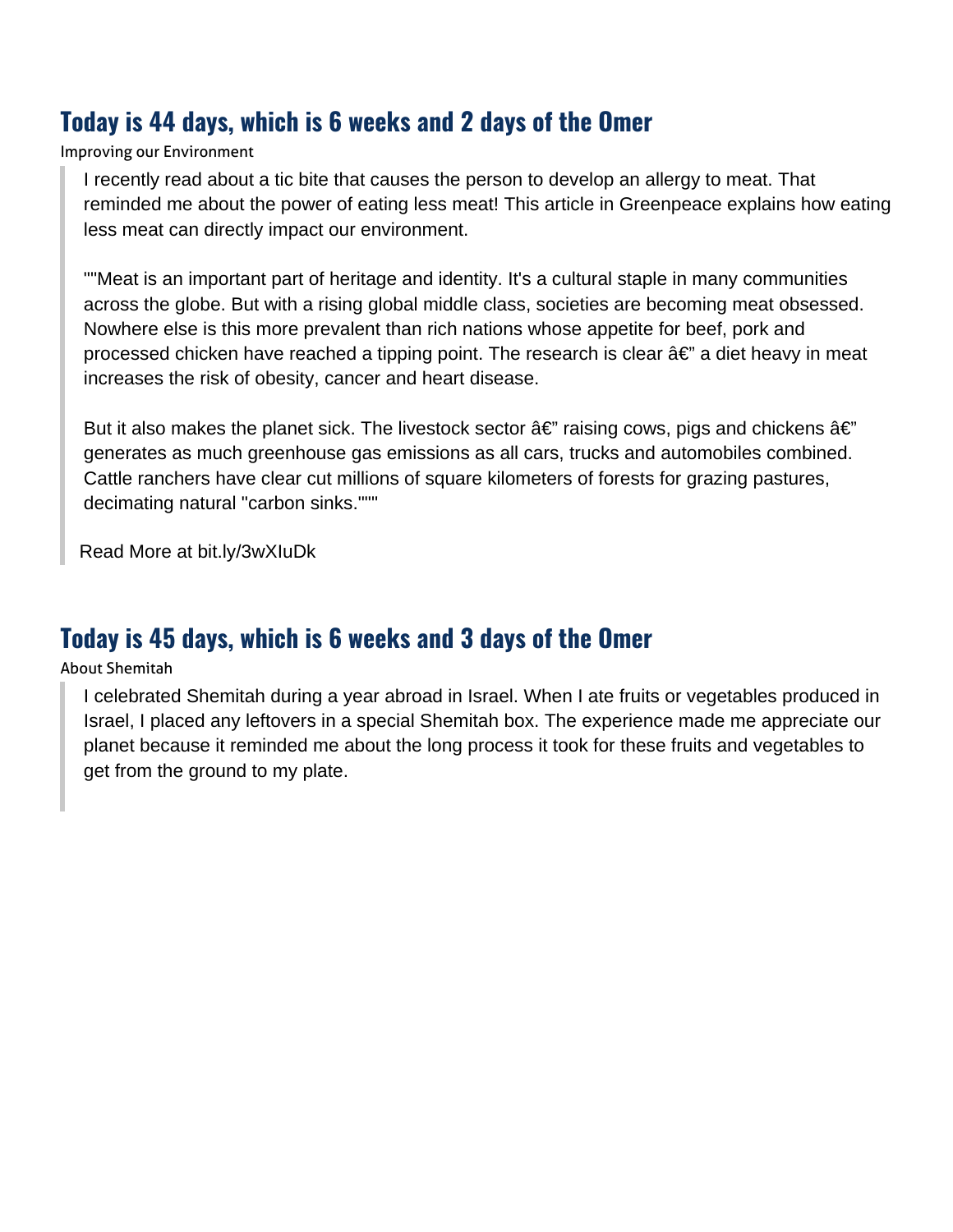## **Today is 46 days, which is 6 weeks and 4 days of the Omer**

#### Striving for Equity

Consider installing an app like the 'Chromatic Vision Simulator.'

This app let's you see what people with various forms of color blindness see. Use it it confirm materials that you're preparing for the public can be viewed by all, or just to see what our neighbors see.

[Read More at bit.ly/3t28T0k](https://play.google.com/store/apps/details?id=asada0.android.cvsimulator&hl=en_US&gl=US)

#### **Today is 47 days, which is 6 weeks and 5 days of the Omer**

About Shemitah

Observing Shemitah in Israel requires the buyer to closely consider where the food has come from. This requirement, like that of keeping Kosher, can inspire us to pay more attention to the source of our food.

""Another example of what Shmita can teach us stems from the way that Shmita demands that we consider the story behind the food staring back at us from the shelves of our supermarkets. Knowing the answers to questions such as where the food was grown and how the food was grown and by whom the food was grown is essential to doing Shmita "right". This information helps concerned consumers to know how to relate with the food (specifically regarding kedushat shvi'it) and decide if they want to buy the food at all.

Imagine Jews asking these same kinds of questions during non-Shmita years to make sure they're doing other things "right" according to the laws and values of our Jewish tradition.

While there are Jews already doing so, the Shmita year should encourage and train more and more of us to inquire about our food all the time. The questions we ask during Shmita should continue to be asked even when the Shmita year is done: Where was this food grown that I am considering buying and eating, meaning how far away was the farm it was picked from and how much fuel was needed to transport it to where I live? How was this food grown, meaning was it grown using a system that cares for and is sensitive to the needs of the Earth or was only short-term human profit the guiding value? Who grew the food, meaning how were the workers in the field treated and under what conditions did they labor?""

[Read More at bit.ly/3M43Ym6](https://hazon.org/shmita-blog-post-tishrei/)